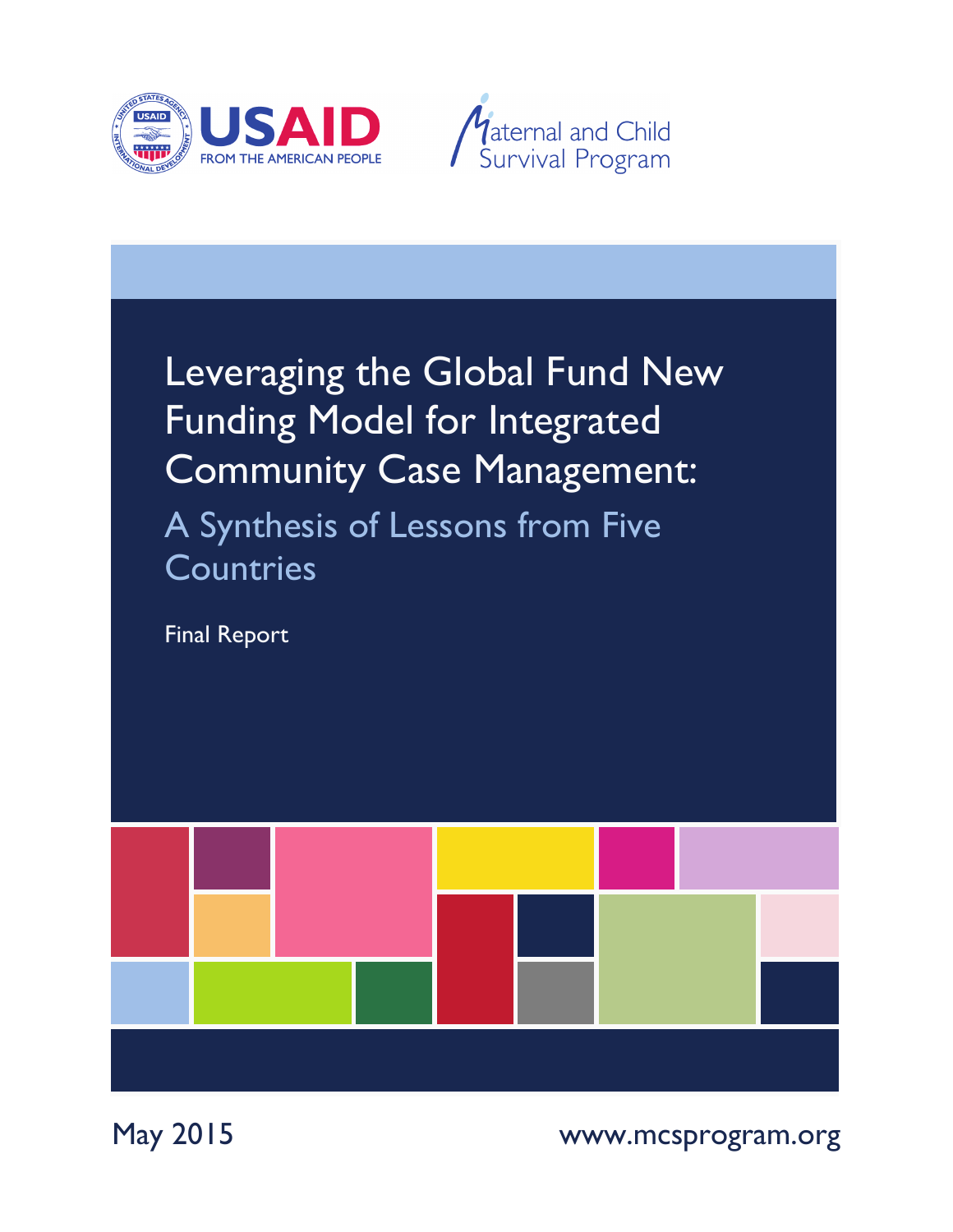This publication was produced for review by the U.S. Agency for International Development (USAID). It was prepared by Lindsay Morgan as the lead author, and the MCSP Child Health Team.

This report is made possible by the generous support of the American people through the United States Agency for International Development (USAID) under the terms of the Cooperative Agreement AID-OAA-A-14-00028. The contents are the responsibility of the Maternal and Child Survival Program and do not necessarily reflect the views of USAID or the United States Government.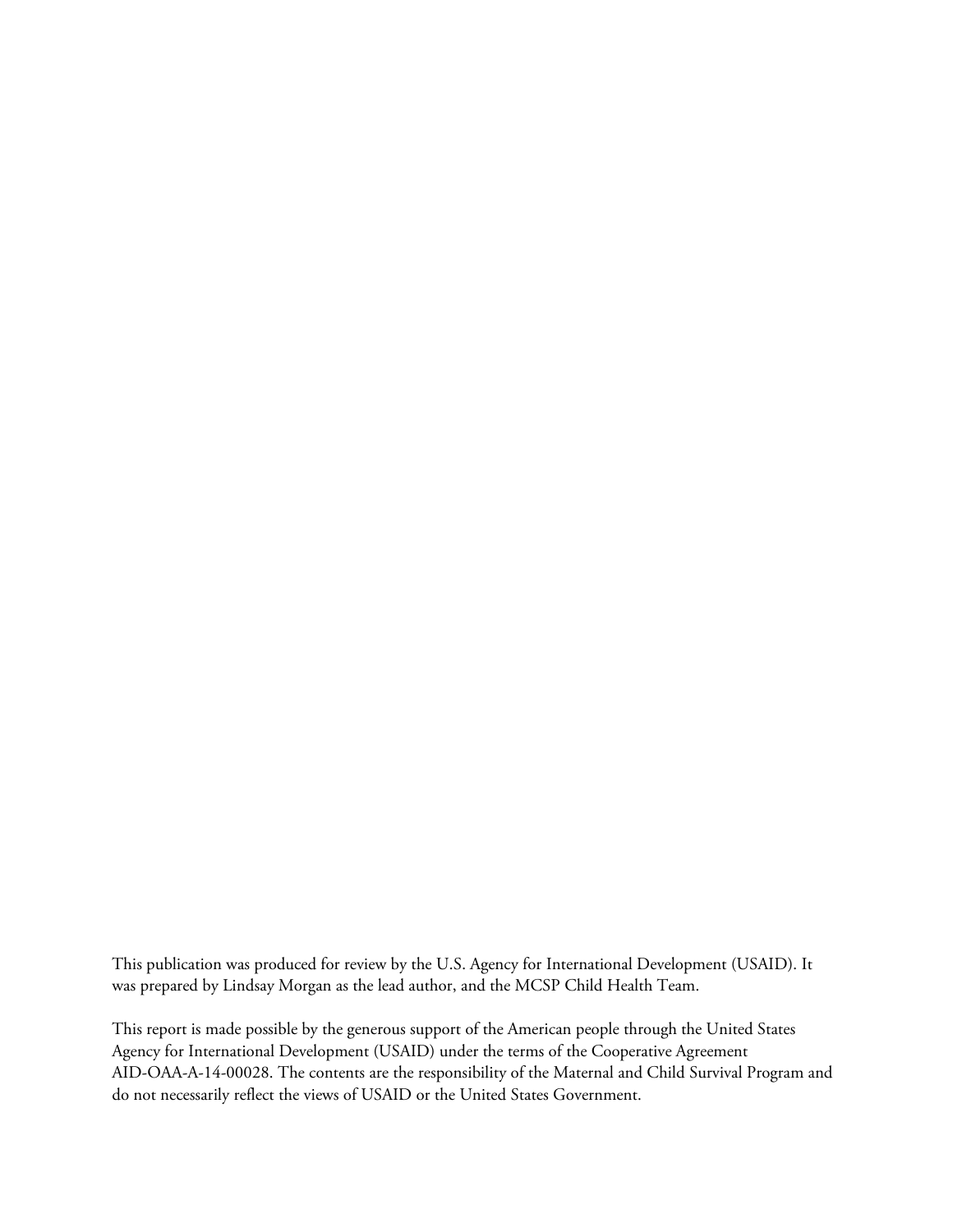# **Table of Contents**

| Leveraging the Global Fund New Funding Model for iCCM: A Synthesis of Lessons |  |
|-------------------------------------------------------------------------------|--|
|                                                                               |  |
|                                                                               |  |
|                                                                               |  |
|                                                                               |  |
|                                                                               |  |
|                                                                               |  |
|                                                                               |  |
|                                                                               |  |
|                                                                               |  |
|                                                                               |  |
|                                                                               |  |
|                                                                               |  |
|                                                                               |  |
|                                                                               |  |
|                                                                               |  |
|                                                                               |  |
|                                                                               |  |
|                                                                               |  |
|                                                                               |  |
|                                                                               |  |
|                                                                               |  |
|                                                                               |  |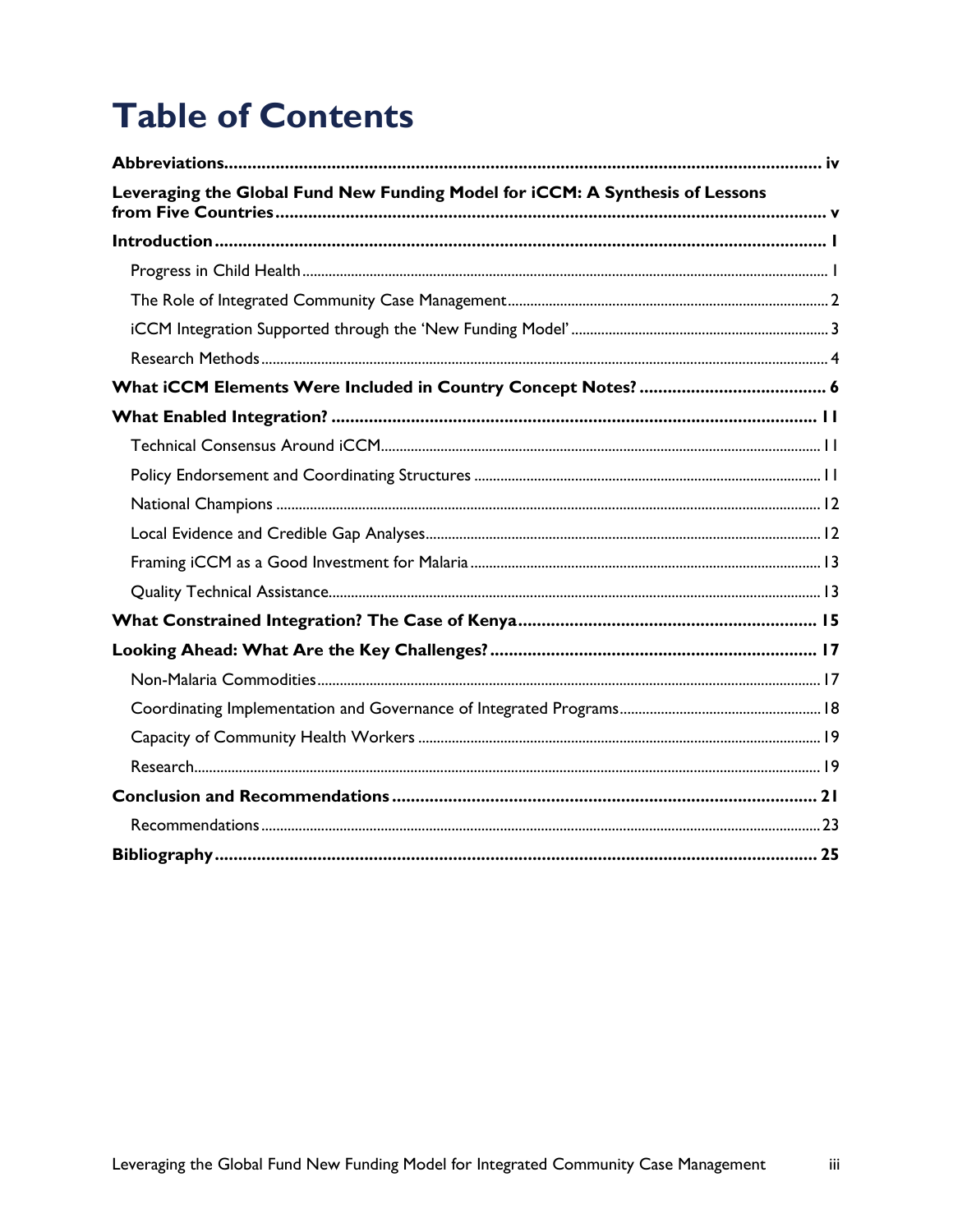# <span id="page-3-0"></span>**Abbreviations**

| <b>ACT</b>    | Artemisinin-based Combination Therapy       |
|---------------|---------------------------------------------|
| <b>CBA</b>    | Community-Based Agent                       |
| <b>CCM</b>    | <b>Community Case Management</b>            |
| <b>CHEW</b>   | Community Health Extension Worker           |
| <b>CHV</b>    | Community Health Volunteer                  |
| <b>CHW</b>    | Community Health Worker                     |
| <b>FTT</b>    | Financing Task Team                         |
| iCCM          | <b>Integrated Community Case Management</b> |
| <b>IMCI</b>   | Integrated Management of Childhood Illness  |
| M&E           | Monitoring and Evaluation                   |
| <b>MCSP</b>   | Maternal and Child Survival Program         |
| <b>MOH</b>    | Ministry of Health                          |
| <b>NFM</b>    | New Funding Model                           |
| <b>NGO</b>    | Nongovernmental Organization                |
| <b>NMEP</b>   | National Malaria Expanded Programme         |
| <b>ORS</b>    | Oral Rehydration Salts                      |
| <b>PR</b>     | Principal Recipient                         |
| <b>RDT</b>    | Rapid Diagnostic Test                       |
| <b>SR</b>     | Sub-Recipient                               |
| <b>TWG</b>    | <b>Technical Working Group</b>              |
| <b>UNICEF</b> | United Nations Children's Fund              |
| <b>USAID</b>  | U.S. Agency for International Development   |
| <b>WHO</b>    | World Health Organization                   |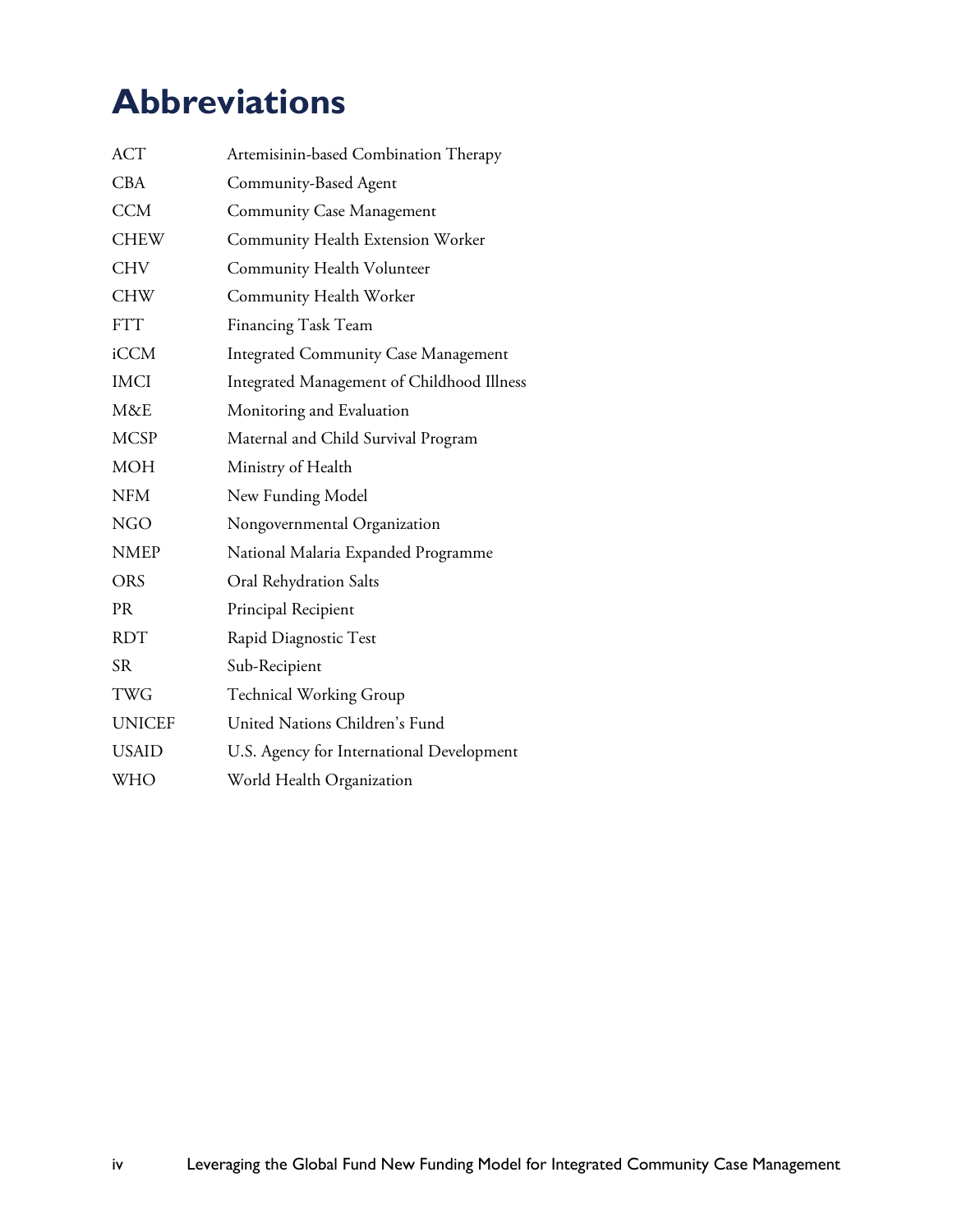# <span id="page-4-0"></span>**Leveraging the Global Fund New Funding Model for iCCM: A Synthesis of Lessons from Five Countries**

This report reviews the experience of five countries—Ghana, Kenya, Nigeria, Uganda and Zambia—with the Global Fund New Funding Model (NFM).[2](#page-4-2) Specifically, the report reviews efforts to incorporate integrated Community Case Management (iCCM) into eligible countries' malaria and health systems strengthening concept notes to leverage resources to scale up iCCM. iCCM is a strategy to extend case management of childhood illness to populations underserved by health facilities so that more children have access to lifesaving treatments for the most common causes of mortality and morbidity. This report analyzes how the Global Fund concept notes were developed, and what factors enabled and constrained the process and outcome. It is based on five qualitative, retrospective case studies that drew on document reviews and semi-structured interviews. In the five countries selected for this review, the U.S. Agency for International Development (USAID) funded technical assistance through the Maternal and Child Survival Project (MCSP) to assist country teams with program and financial gap analyses, costing the iCCM package and drafting the iCCM portion of the concept notes. With child health stakeholders increasingly focused on mobilizing resources to scale-up iCCM as an important strategy to complement investments at the facility level, a close look at these country stories provides valuable lessons about ways to increase the likelihood of integration to ensure that all children have access to lifesaving health services. The recent push to consolidate funding and increase efficiency using existing resources makes these stories important to inform efforts to leverage other funding sources to ensure equitable access to case management.

<span id="page-4-2"></span><span id="page-4-1"></span> $\overline{a}$ <sup>1</sup> This assessment was funded by USAID through the Maternal and Child Survival Program and prepared by Lindsay Morgan, a senior health consultant, who also prepared the Kenya case study. The Uganda and Zambia case studies were prepared by Nairobi-based consultant, Philip Wambua; and the Nigeria and Ghana cases were prepared by Sarah Amahson, an Abuja-based consultant, with support from Lindsay Morgan and the MCSP HQ team. Others, who either contributed content or comments to the report and/or supported field work, include Dyness Kasungami, Maura Gaughan, and Michel Pacque, all of MCSP. <sup>2</sup> Consult MCSP for individual country case studies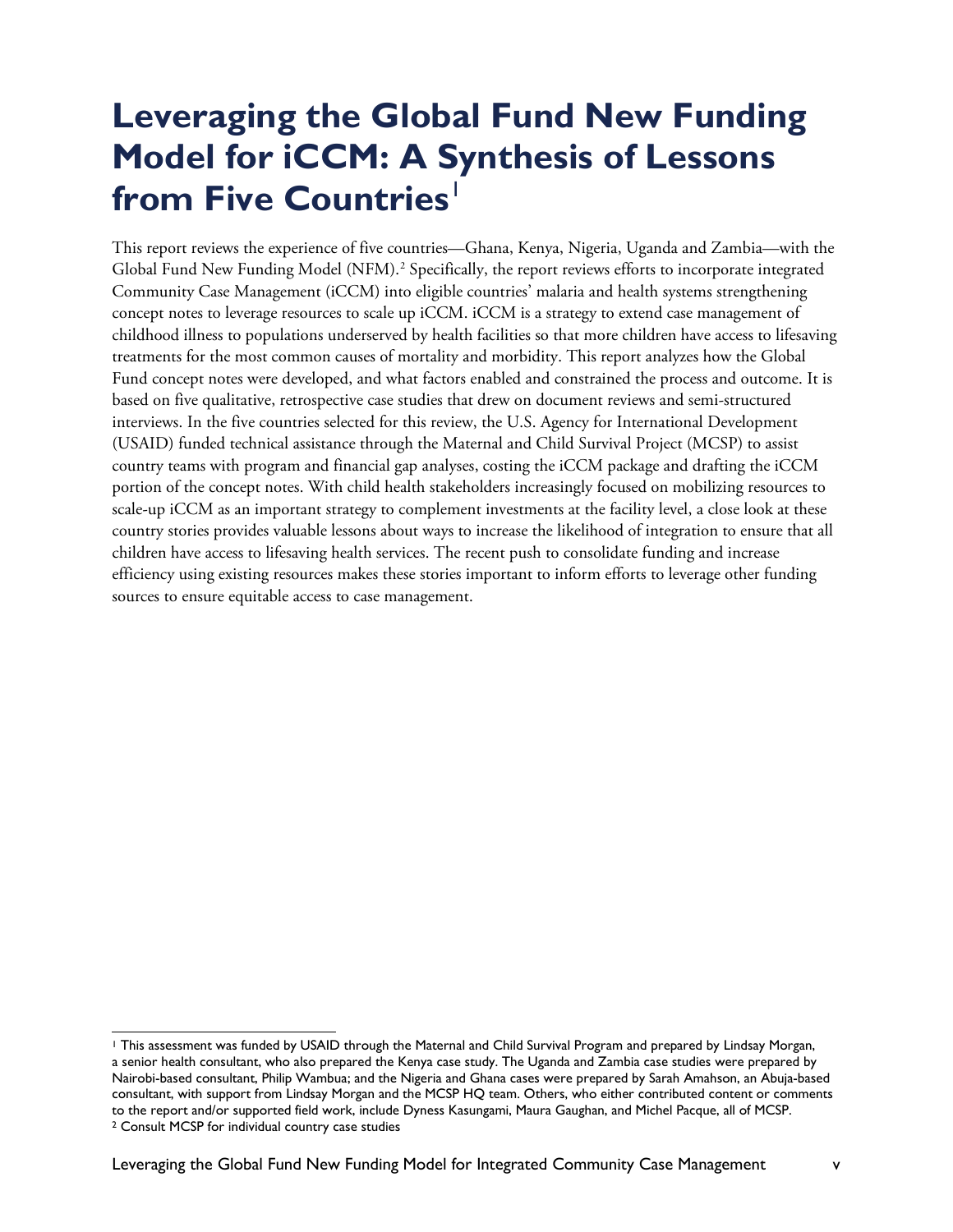vi Leveraging the Global Fund New Funding Model for Integrated Community Case Management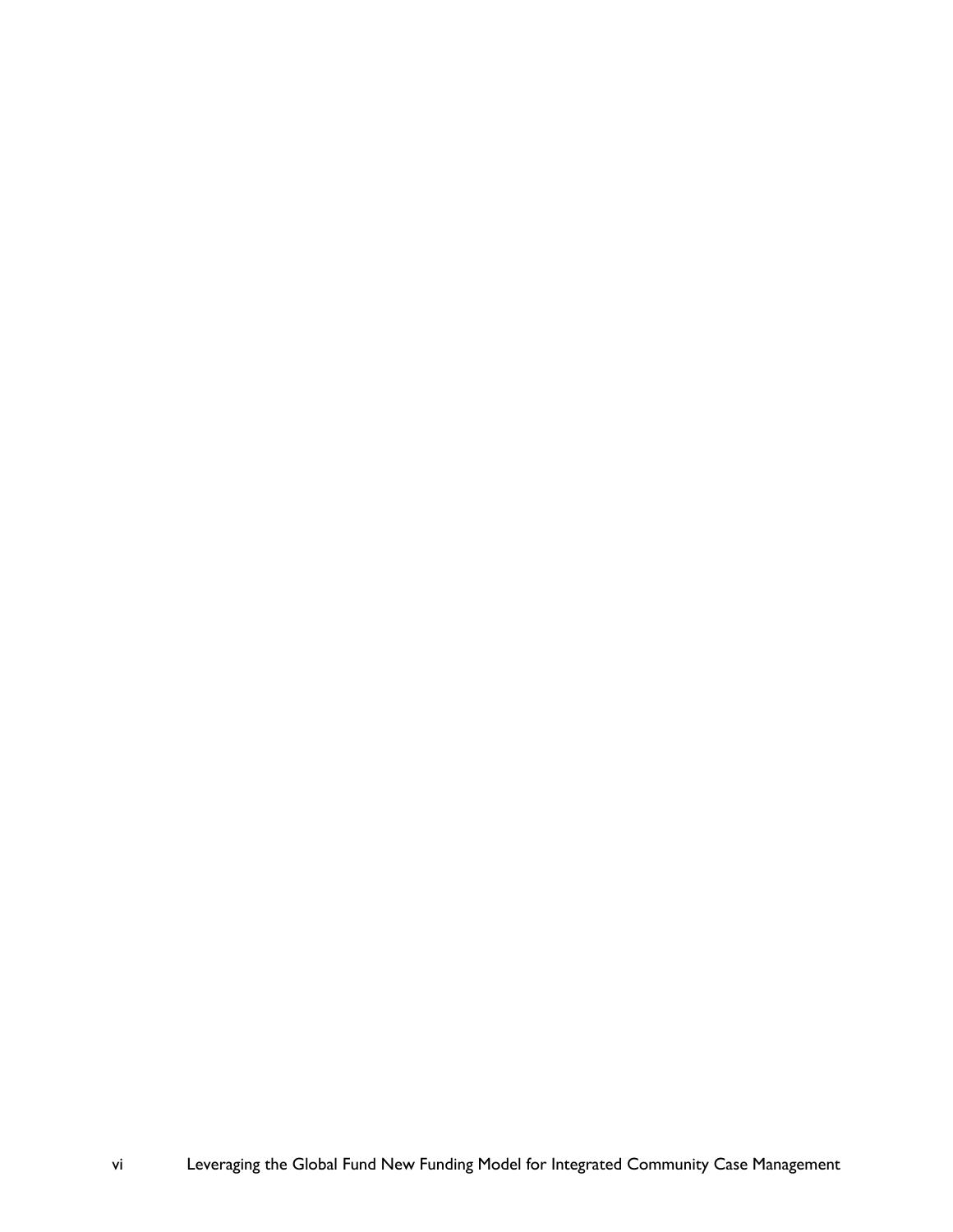# <span id="page-6-0"></span>**Introduction**

## <span id="page-6-1"></span>**Progress in Child Health**

Dramatic improvements have been made in child health globally during the last decade. Between 1990 and 2010, the number of under-five deaths declined globally from more than 12 million to 7.6 million (UNICEF 2011). Since 1990, the global under-five mortality rate has dropped 35 percent: from 88 deaths per 1,000 live births in 1990 to 57 in 2010.

Improvements in child health can be attributed to a range of factors, including "the implementation and scale-up of a number of evidence-based basic health interventions such as early and exclusive breastfeeding; the use of insecticide-treated nets to prevent malaria; widespread vaccine access (i.e., measles, tetanus, and Haemophilus influenza type B2); vitamin A supplementation; and prevention and treatment of HIV/AIDS (World Health Organization ([WHO]) and UNICEF 2009, UNICEF 2008, WHO 2008). New funding mechanisms and increased political commitment have contributed to this positive trend" (Sjoblom et al. 2012).

Figure 1 shows decreasing child mortality rates in the past five years across a range of African countries.



#### **Figure 1. Decreasing Child Mortality in Africa**

Source: World Bank via The Economist.

Despite progress, serious gaps persist. In 2010, more than 6 million children under the age of five died, many from preventable illnesses such as pneumonia, diarrhea and malaria (Liu 2012). In sub-Saharan Africa, one in eight children dies before age five, more than 17 times the average for developed regions: 1 in 143 (UNICEF 2011).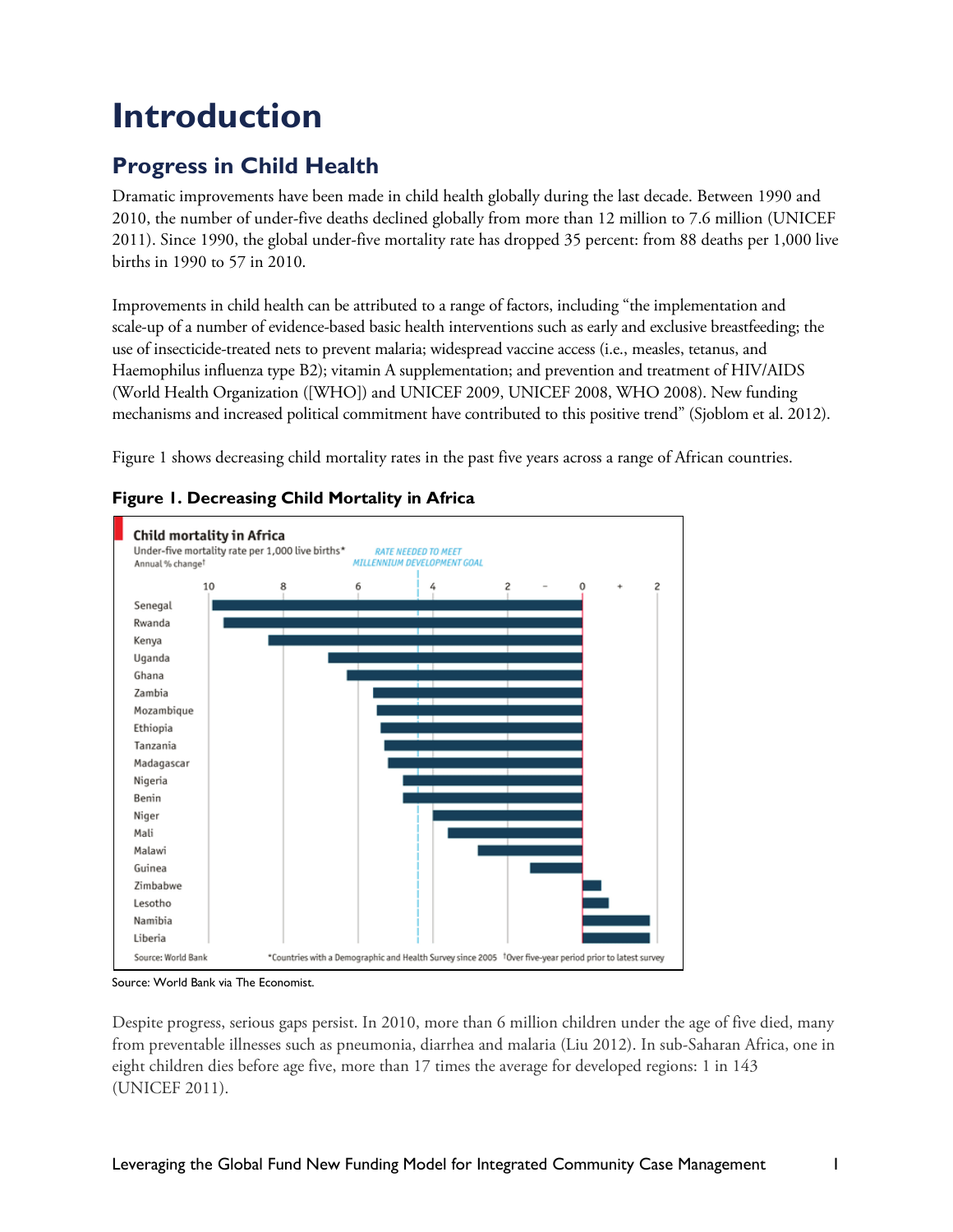Pneumonia, diarrhea, malaria, and inadequate nutrition continue to drive under-five deaths around the world. Under-nutrition is an underlying cause in almost half (45 percent) of under-five deaths, and malaria is still a major killer in sub-Saharan Africa, causing about 16 percent of under-five deaths. There is growing recognition of the need to refocus on two of the three most important childhood killers, pneumonia and diarrhea, which continue to cause nearly 40 percent of the 8.8 million under-five deaths (estimated in 2008) in developing countries annually (Wardlaw et al. 2009).

Moreover, in Africa "the majority of deaths (60 percent) occur at home without any contact with the health system" (Olayo 2014). Results from the 2014 Countdown Report clearly show the critical gaps that remain for case management of childhood illnesses. For example, median national coverage for care-seeking for symptoms of pneumonia was 52 percent; for antibiotic treatment for symptoms of pneumonia was 46 percent; and malaria treatment with first-line anti-malarials was 32 percent; and oral rehydration salts (ORS) 37 percent (although all these have improved since the first survey period of 2000-2007 versus 2008- 2012). The message is clear: in many countries, the most critical decisions that drive health are made in communities and households. Improving child health thus requires meeting families where they are and providing services in the communities where they live.

## <span id="page-7-0"></span>**The Role of Integrated Community Case Management**

In this context, [iCCM](http://ccmcentral.com/about/iccm/) is a strategy to extend case management of childhood illness beyond health facilities to communities so that more children have access to lifesaving treatments for the most common causes of mortality and morbidity.[3](#page-7-1) iCCM is an important extension of Integrated Management of Childhood Illness (IMCI) to community level, which was developed by the World Health Organization (WHO) in the 1990s (Gove 1997). iCCM builds on progress made and lessons learned in the implementation of community IMCI and aims to augment health facility-based case management (Young et al. 2014).

In the iCCM model, community health workers (CHWs) are identified and trained in classification and treatment of key childhood illnesses, including identifying children in need of immediate referral.[4](#page-7-2) iCCM is an important strategy for reducing mortality, especially among marginalized children who otherwise have limited or no access to lifesaving treatments.

Case management at the community level has been shown to increase access to case management for populations underserved by health facilities. [5](#page-7-3) In the case of malaria, home-based management of fever, or community case management (CCM) of malaria in some countries, has contributed to a significant increase in access to effective malaria case management and reduced inequality of access between populations.<sup>[6](#page-7-4)</sup> The goal is to provide prompt diagnosis and effective treatment as an alternative for self-management of fever cases (i.e., for persons with fever who would seek care outside of the traditional health care system from pharmacies or informal drug sellers or outlets). The case for tackling the main causes of child mortality *together* as part of a common community platform is compelling, for several reasons:

j <sup>3</sup> Newborn health and malnutrition are also commonly included as a part of iCCM.

<span id="page-7-2"></span><span id="page-7-1"></span><sup>4</sup> To learn more, see CCM Central and Gove 1997. iCCM is typically delivered by CHWs at the community level and encompasses treatment for (i) childhood pneumonia with antibiotics, (ii) diarrhea with zinc and ORS and (iii) malaria with artemisinin combination therapy (ACT). The joint statement on iCCM also supports the identification (but not treatment) of severe acute malnutrition and home visits (but not treatment) for newborns (UNICEF 2012) (Bennett et al.).<br><sup>5</sup> Haines A, Sanders D et al. 2007. Achieving child survival goals: potential contribution of community health wor

<span id="page-7-3"></span><sup>369: 2051-2132.</sup>

<span id="page-7-4"></span><sup>6</sup> Yeboah-Antwi K, Pilingana P, Macleod WB, Semrau K, Siazeele K, Kalesha P, et al. 2010. Community Case Management of Fever Due to Malaria and Pneumonia in Children Under Five in Zambia: A Cluster Randomized Controlled Trial. *PLoS Med* 7: e1000340.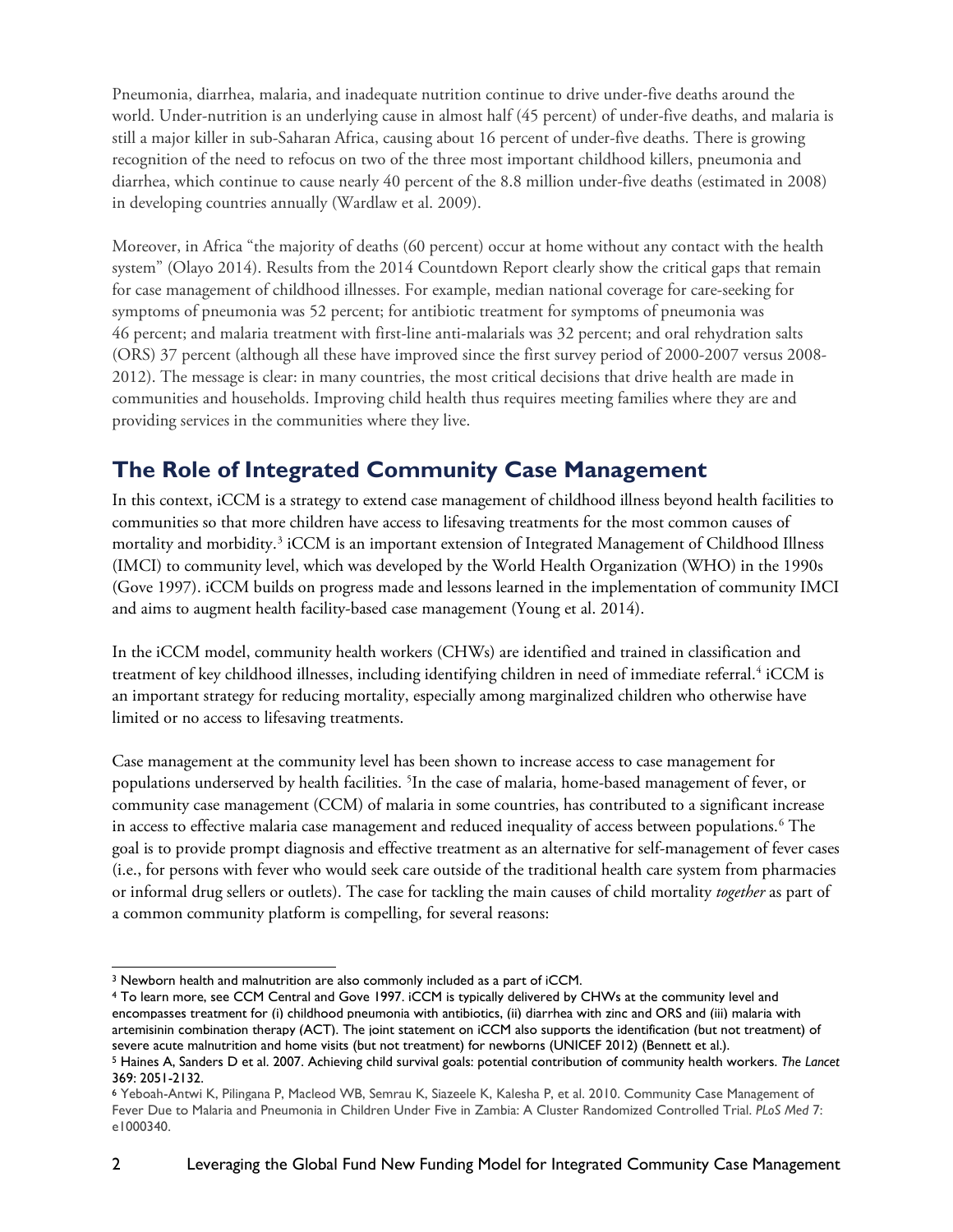- 1. Co-infection (of malaria and pneumonia, for example) in children is common
- 2. Symptoms of fever, cough/fast breathing and loose stool can be a manifestation of malaria, pneumonia or diarrhea
- 3. Ability to manage non-malaria fever reduces the risk of using antimalarial treatment for non-malaria
- 4. Potentially fatal conditions, such as pneumonia, are often brought to the attention of CHWs first, as first-line caregivers. Caregivers sometimes resist referral to a health facility when a CHW cannot manage a condition, which can lead to delayed treatment and worsening conditions. Because of demand and pressure from a caregiver or because a CHW may need to show competence, a CHW will often give antimalarial treatment even if a malaria test is negative. Thus, sick children benefit when CHWs are able to detect and treat other conditions besides malaria.

Twenty-eight countries in sub-Saharan Africa are now implementing various forms of CCM of pneumonia, diarrhea and malaria, although coverage varies widely (Rasanathan 2014).

## <span id="page-8-0"></span>**iCCM Integration Supported through the 'New Funding Model'**

One mechanism for financing iCCM is the Global Fund New Funding Model (NFM), approved in October 2013, which allows for the use of Global Fund money beyond CCM of malaria to also include support for costs associated with an iCCM platform. Countries with national iCCM policies justified by epidemiological evidence are eligible to include iCCM platform costs (i.e., training CHWs, strengthening supply chain systems, and monitoring and evaluation  $(M&E)^7$  $(M&E)^7$  for the community case management of other childhood illness) in either their malaria or health system strengthening concept notes.

To support countries to take advantage of the NFM opportunity, members of the iCCM Task Force, an association of multilateral and bilateral agencies and nongovernmental organizations (NGOs) working to promote integrated community-level management of childhood illness, established the Financing Task Team (FTT) for iCCM. The FTT is led by the United Nations Children's Fund (UNICEF), and includes members from USAID, MCSP, the One Million Community Health Worker Campaign, Save the Children, the American Red Cross, the Clinton Health Access Initiative, and the Office of the UN Special Envoy for Financing of the Health Millennium Development Goals. The FTT worked to ensure that 18 countries (as of March 2014) received technical assistance to complete iCCM gap analyses and concept notes that included iCCM for the NFM.<sup>[8](#page-8-2)</sup> USAID funded MCHIP/MCSP to support five countries of the 18 to develop Global Fund concept notes that included iCCM.

All stakeholders involved in this concept note design and Global Fund application process have an interest in understanding how this first attempt to integrate malaria and iCCM programming into the Global Fund application fared and how the process can be improved going forward. As such, USAID funded MCSP to conduct this synthesis analysis to explore the five country experiences with, and outcomes of, this process, specifically:

• The degree to which the process between malaria and child health stakeholders was/is collaborative (and how); what were the enabling and constraining factors;

<span id="page-8-2"></span><span id="page-8-1"></span>j <sup>7</sup> The Global Fund does not require inclusion of iCCM indicators in M&E plans for grant management purposes, however, the Global Fund will support strengthening a country's overall M&E, including operations research to learn more about iCCM implementation, and collecting iCCM indicators in Malaria Indicators Surveys for example. <sup>8</sup> In two of the five countries, (Nigeria and Zambia), UNICEF and USAID co-funded the iCCM technical support.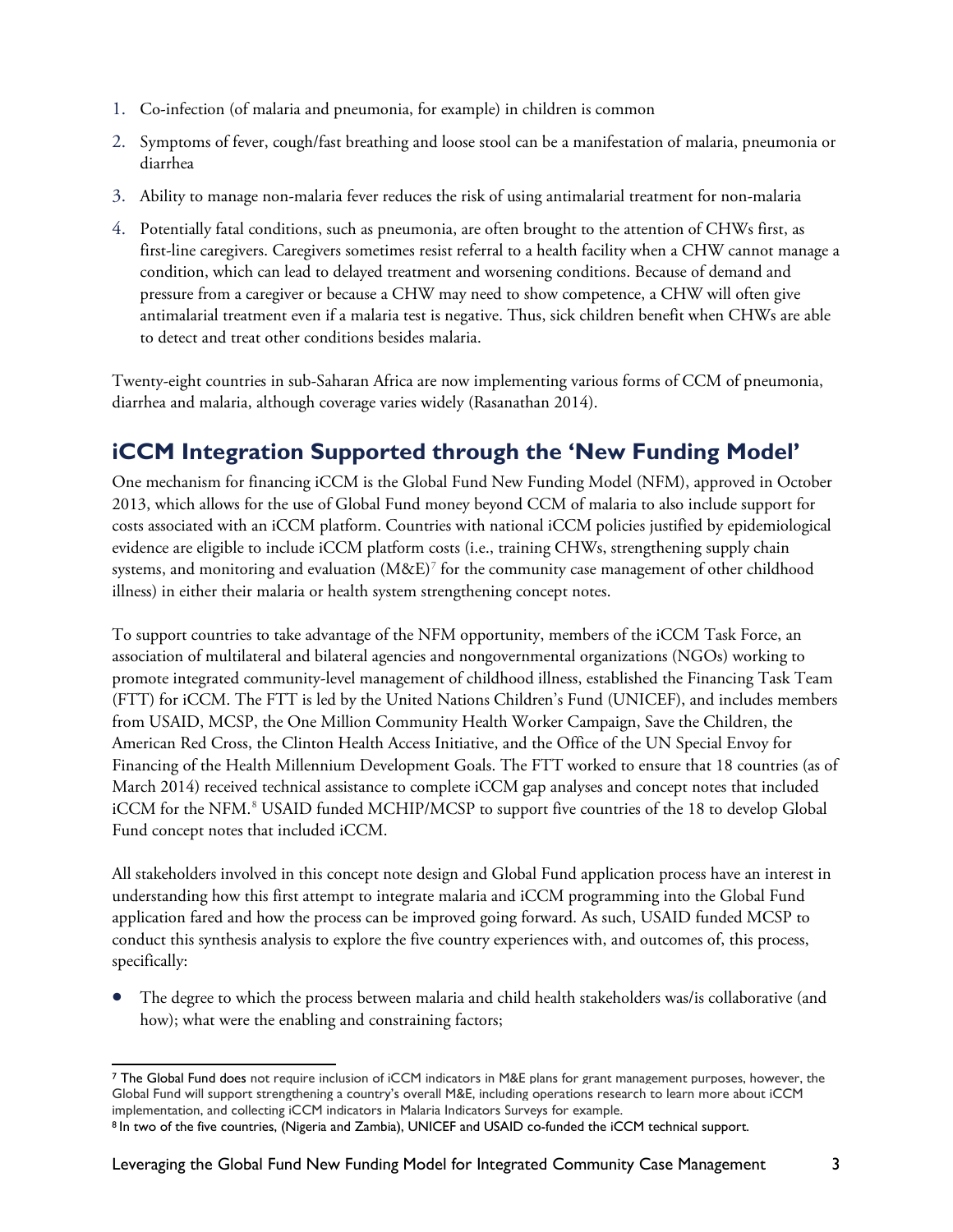- What was the outcome of the process and what are plans for joint implementation;
- What areas stakeholders would like to see improved in the future to support implementation of integrated programs (malaria/iCCM)?

### <span id="page-9-0"></span>**Research Methods**

This synthesis report is based on five qualitative retrospective case studies that drew on document reviews and semi-structured interviews. The review of documents—malaria strategic plans, Global Fund concept notes, iCCM policies and implementation guides, among other things—helped to create a general timeline and initial picture of the status of iCCM implementation in the countries, as well as the process of developing the integrated Global Fund concept notes.

A range of stakeholders were interviewed in each country, including representatives from national malaria control programs; ministry of health child health and community health units; multilateral agencies, including UNICEF and WHO; donors, including USAID; implementing NGOs; and consultants hired to support concept note writing, including those hired specifically to assist with the iCCM component (Table 1). A research team was hired to conduct this piece of work, including developing a common interview guide which was refined during fieldwork in the first country (Kenya), and used to guide all interviews. Interviews were conducted in English and interview notes typed up in-country. Data were collected between January and February (2015) with follow-up interviews via Skype conducted in March–April (2015).

The research team used the definition of iCCM that appears in the WHO and UNICEF joint statement (WHO 2012) and encompasses treatment for childhood pneumonia (with antibiotics), treatment for diarrhea (with zinc and ORS) and testing with rapid diagnostic tests (RDTs) and treatment for malaria by community or lay health workers (CHWs) at the household and/or community levels. However, as described in this report, each country is implementing its own version of iCCM depending on national policies, availability of commodities and capacity of the community health workforce.

There are several limitations that warrant mentioning. Fieldwork in Ghana and Nigeria was hampered by the lack of on-the-ground support in planning. MCHIP/MCSP<sup>[9](#page-9-1)</sup> had limited involved with the process of gap analysis and concept note development in Nigeria. The consultant hired to support the concept note process in Ghana unfortunately passed away and was not available to inform this assessment except for his trip reports. Therefore, the Ghana country review did not benefit from first-hand information from previously hired USAID consultant, and both Ghana and Nigeria had no on-the-ground support to identify stakeholders and arrange interviews. In Kenya, Uganda, Nigeria and Zambia, by contrast, the research team benefitted from support from the local consultants who had supported the concept note process and, in Kenya, from support from the MCSP country office. Additionally, iCCM is a highly political issue, which may have affected informants' willingness to be candid in interviews.

In Kenya, several of the key interviews were short (approximately 30 minutes) because of scheduling conflicts with informants. Difficulty obtaining interviews and the limited time with some informants may have been a factor of iCCM's non-inclusion in the malaria reprogramming request in Kenya, which meant that, among competing demand for informants' time, discussing the unsuccessful iCCM-malaria integration process from

<span id="page-9-1"></span> $\overline{a}$ <sup>9</sup> In Nigeria, USAID funded a consultant through Management Sciences for Health (MSH). MCHIP/MCSP were not directly involved in the gap analysis and concept note development in Nigeria. In the other four countries, MCHIP/MCSP hired consultants reported progress on a weekly basis to keep MCHIP/MCSP team informed about the full process of gap analysis and concept note writing. This helped to build relationships with local stakeholders in the three countries that benefited this assessment.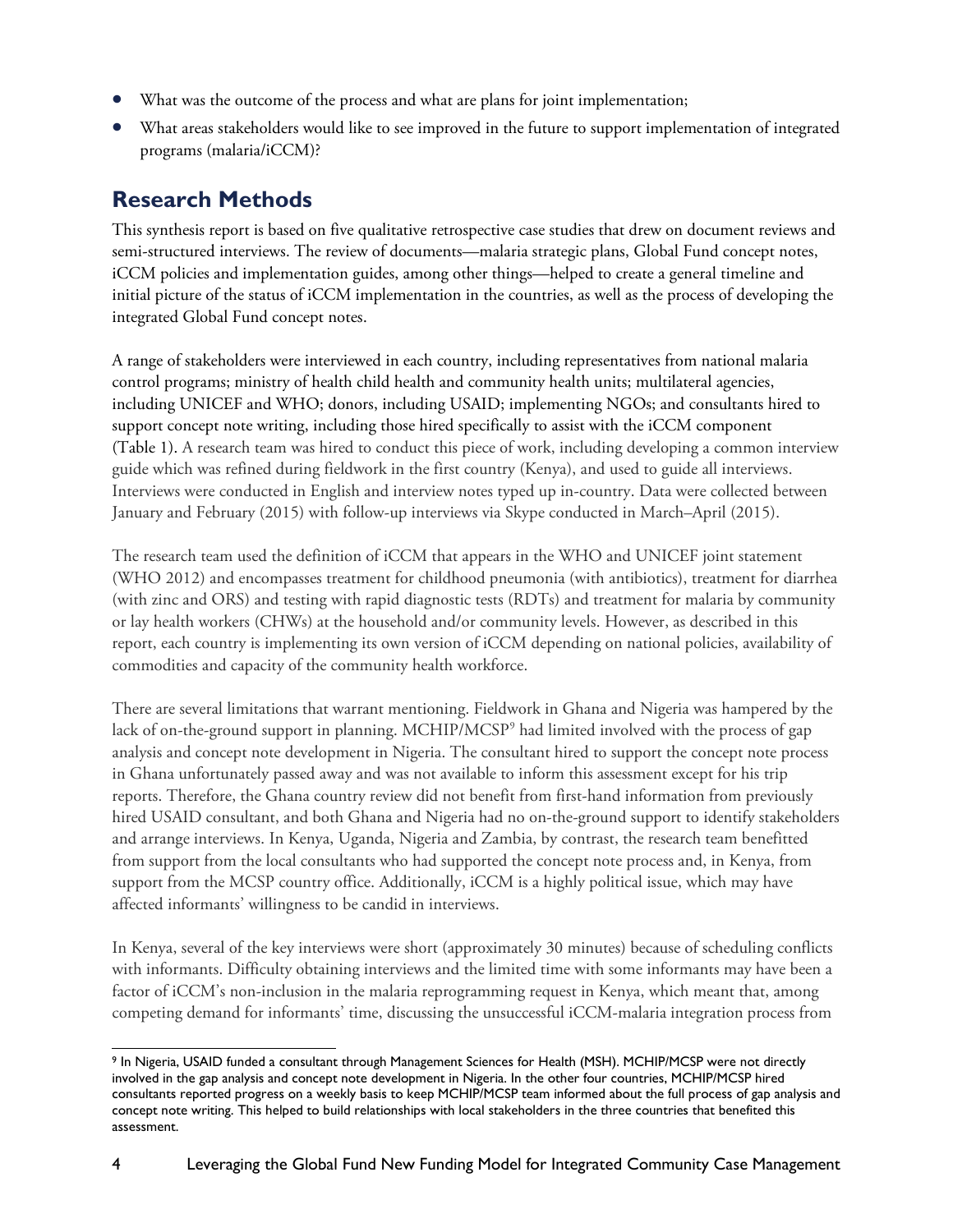the prior year may not have seemed worthwhile. In short, the length and depth of interviews varied due to factors outside the control of MCSP. Because of gaps in the initial data collection for the Nigeria and Ghana cases, the lead consultant conducted additional follow-up interviews by Skype/phone. However, some gaps in information could still not be wholly made up for.

Finally, as with any retrospective qualitative study, in some instances, respondents had difficulty recalling details of the concept note development process, since it had begun in countries more than a year prior to data collection, and most respondents' involvement in the concept note process was either inconsistent and/or limited to aspects that directly concerned their program.

|                                                                     | Ghana    | Kenya          | <b>Nigeria</b>  | <b>Uganda</b> | <b>Zambia</b>  |
|---------------------------------------------------------------------|----------|----------------|-----------------|---------------|----------------|
| # Documents reviewed                                                | 15       | 15             | $\overline{10}$ | 17            | 8              |
| # Interviews completed by category of<br>respondent:                | 12       | 18             | 17              | 16            | 16             |
| Government                                                          | 6        | 8              | 4               | 3             | $\overline{7}$ |
| Malaria                                                             | 4        | 3              | $\mathbf{c}$    |               | 5              |
| Child health or community health                                    |          | 5              | $\overline{2}$  |               | $\mathbf{2}$   |
| Other (M&E and Pharmacy)                                            |          | $\mathbf 0$    | 0               |               | 0              |
| <b>Multilateral</b>                                                 | 3        | $\overline{2}$ | 6               | 4             | 3              |
| <b>WHO</b>                                                          | 0        |                | 4               | $\Omega$      |                |
| <b>UNICEF</b>                                                       | 3        | $\mathbf{c}$   | 2               | 3             |                |
| Other (Global Fund representative)                                  | $\Omega$ | 0              | $\Omega$        |               |                |
| <b>USAID</b>                                                        |          |                | $\Omega$        | 3             | $\mathbf{2}$   |
| <b>NGO</b>                                                          | $\Omega$ | 4              | 5               | 5             | $\mathbf{2}$   |
| <b>Consultants</b>                                                  | $\Omega$ | 3              | $\overline{2}$  |               | $\overline{2}$ |
| Malaria                                                             | $\Omega$ |                | $\Omega$        | $\Omega$      | $\Omega$       |
| <b>iCCM</b>                                                         | 0        |                | $\overline{2}$  |               | $\overline{2}$ |
| <b>UNICEF</b>                                                       | $\Omega$ |                | $\Omega$        | $\Omega$      | $\Omega$       |
| <b>Global Fund Country Coordinating</b><br><b>Mechanism members</b> | 2        | 0              | 0               | 0             | 0              |

#### **Table 1. Research Methods**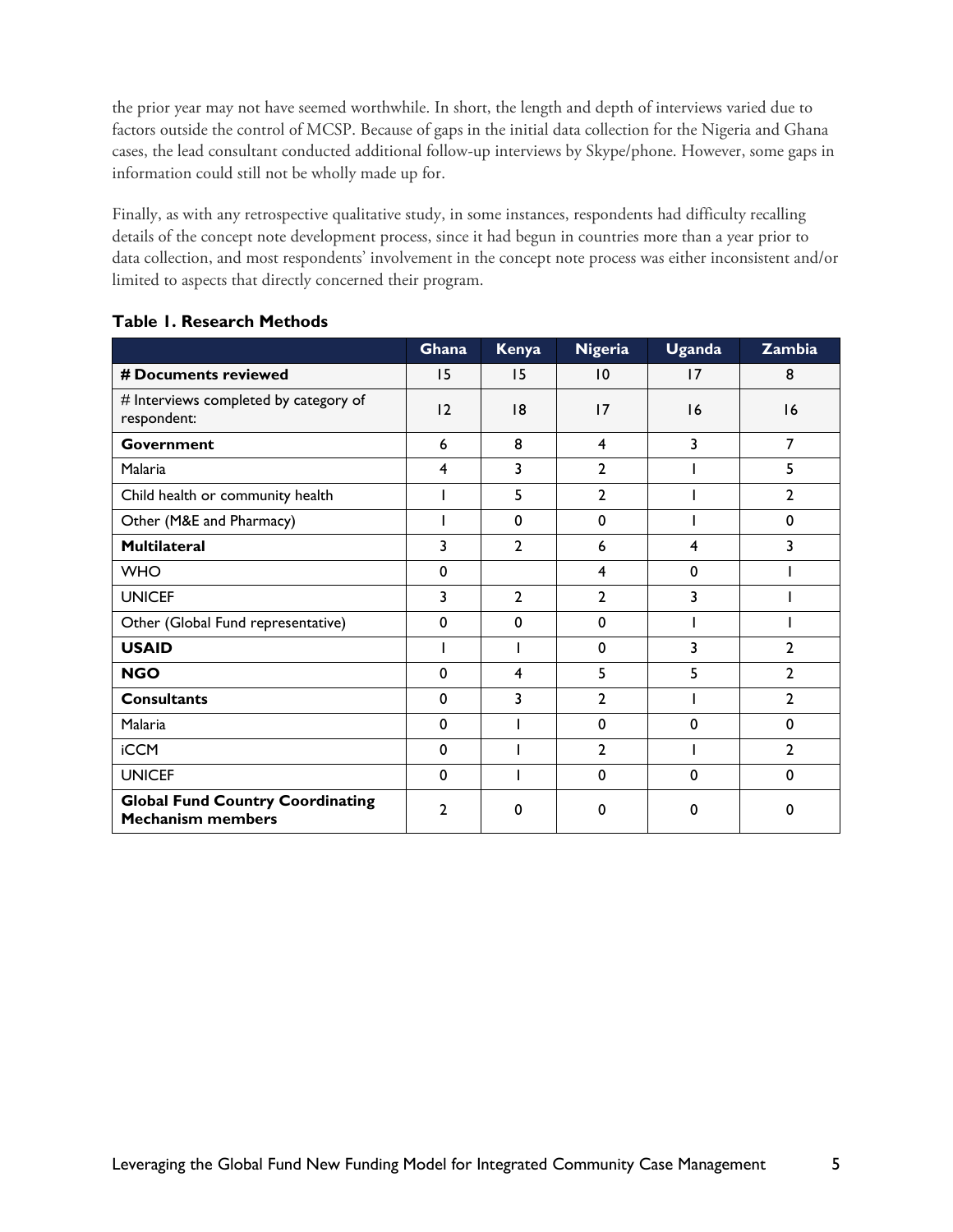# <span id="page-11-0"></span>**What iCCM Elements Were Included in Country Concept Notes?**

With the exception of Kenya, all other reviewed countries did submit concept notes that included iCCM in their malaria concept notes. In these four, besides malaria diagnostic tools (RDTs) and treatment like ACTs for use at the community level, NFM funds will support platform costs for iCCM implementation, including training of various cadres of CHWs, supervision and, in some cases, incentives; the costs of supporting iCCM governance bodies, such as support for meetings of various iCCM task forces and committees; and operations research.

Countries vary in terms of the magnitude of support. In Uganda, Global Fund will support scale-up of iCCM in 33 additional districts, effectively doubling the current geographic scope of implementation.<sup>[10](#page-11-1)</sup> In Ghana, of 10 regions, scale-up is only assured in four regions where iCCM is already being implemented and in two additional regions with support from UNICEF. Similarly, in Nigeria, Global Fund support will be limited to scale-up in two states (of the eight initially proposed) where iCCM was already being implemented.<sup>[11](#page-11-2)</sup> In both Ghana and Nigeria, commitment for non-malaria commodities has been the limiting factor to how many more regions and states can be covered respectively. In Zambia, iCCM has been implemented in select districts of all 10 provinces to date, although not at full coverage. With Global Fund support, iCCM will be scaled up to full coverage in four of the 10 provinces.

|                                                | Ghana       | Kenya                | <b>Nigeria</b> | <b>Uganda</b> | <b>Zambia</b> |
|------------------------------------------------|-------------|----------------------|----------------|---------------|---------------|
| Global Fund<br>request-indicative              | \$5,114,307 | iCCM not<br>included | \$3,456,009    | \$2,919,622   | \$4,512,172   |
| Global Fund<br>request-above<br>allocation/HSS | \$5,696,843 | iCCM not<br>included | \$16,523,926   | \$2,919,622   | \$41,457,947  |
| Global Fund<br>approved<br>(April 2014)        | 4,378,452   | n/a                  | 2,796,651      | 5,839,244     | \$4,512,172   |

**Table 2. Summary of Requests for iCCM Funding in the Five Countries[12](#page-11-3),[13](#page-11-4)**

In addition to mobilizing funding for iCCM platform costs, the concept note development process resulted in creation of gap analyses in each country, which can be used to generate additional support and financing for iCCM, including for non-malaria commodities.<sup>[14](#page-11-5)</sup> For example, using the iCCM gap analysis report, Uganda will request funding from the RMNCH Trust Fund in the first quarter of 2015 to buy non-malaria

<span id="page-11-1"></span>j <sup>10</sup> Uganda was already implementing iCCM in 34 of the country's 112 districts. President's Malaria Initiative has also agreed to fund implementation in two districts, bringing the country total to 69.

<span id="page-11-2"></span><sup>11</sup> In Niger State, financing will support scale up in 16 of 25 Local Government Areas (iCCM is already in six). And in Kebbi State, UNICEF is currently supporting iCCM in 725/947 hard-to-reach settlements. Global Fund will support scale-up in the remaining settlements.

<span id="page-11-3"></span><sup>&</sup>lt;sup>12</sup> Source: iCCM FTT Dashboard May 16 2015 (4). Numbers are still being verified in some countries.

<span id="page-11-4"></span><sup>&</sup>lt;sup>13</sup> "In the new funding model, there are two types of funding available; the allocation amount and above allocation funding. The country allocation is derived from an allocation formula for each country and is adjusted based on qualitative criteria. It should represent predictable funding to support countries' prioritized interventions and activities. Incentive funding is a separate reserve of funding that encourages ambitious requests for programs with a potential for increased, quantifiable impact. It is made available, on a competitive basis, to applicants in the same band whose requests are based on robust national strategic plans or a full expression of prioritized demand for strategic interventions, based on a program review." Source: Global Fund website: [provide URL] FAQs.

<span id="page-11-5"></span><sup>14</sup> To include iCCM within a Global Fund malaria concept note, country teams must first complete an iCCM gap analysis. USAID technical assistance supported the countries to conduct the costings.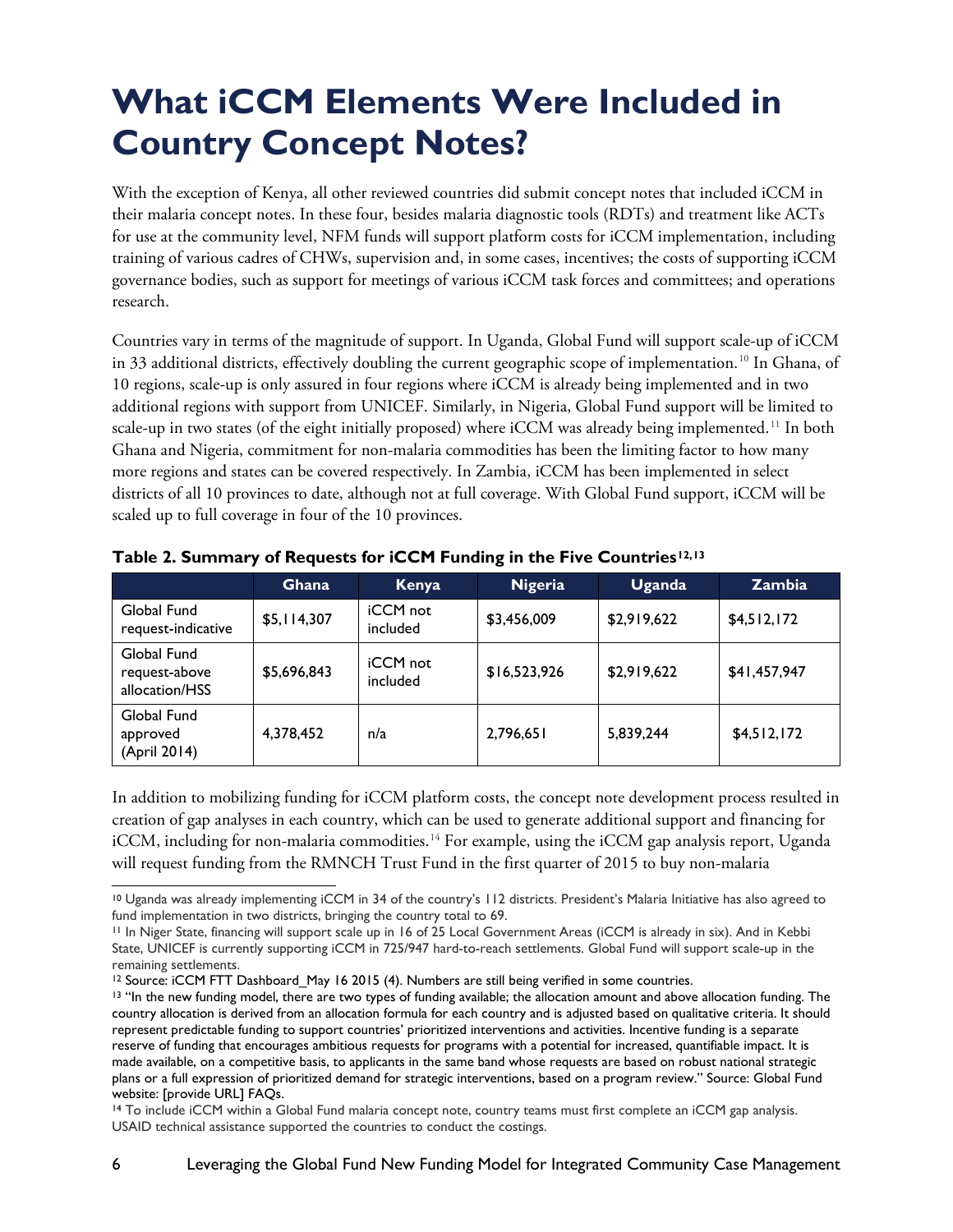commodities worth close to US\$500,000. The process also improved coordination between child health and malaria units in ministries of health that do not always plan together. In addition, it created better understanding on the iCCM program and strengthened partnership among donors. For example, in Zambia, Global Fund and the President's Malaria Initiative will co-fund scale-up of iCCM services in three regions to reach saturation in all eligible districts.

Among the five countries, Nigeria, Uganda and Zambia have been approved and have funds awaiting disbursement in the first quarter of 2015. Ghana has reportedly been approved for indicative funding; and Kenya, whose concept note was submitted in January 2015, is pending approval.

Table 3 below provides an overview of iCCM programs in the five study countries addressing pre-NFM iCCM status in study countries (as of January 2014); iCCM governance or institutional arrangements, the nature of the CHW cadre, iCCM elements included in Global Fund Concept Note; and Global Fund principal recipients (PRs) and sub-recipients (SRs). The overview is by no means a comparison of the programs, but aims to provide the program status and context for the assessment in general and the synthesis report in particular.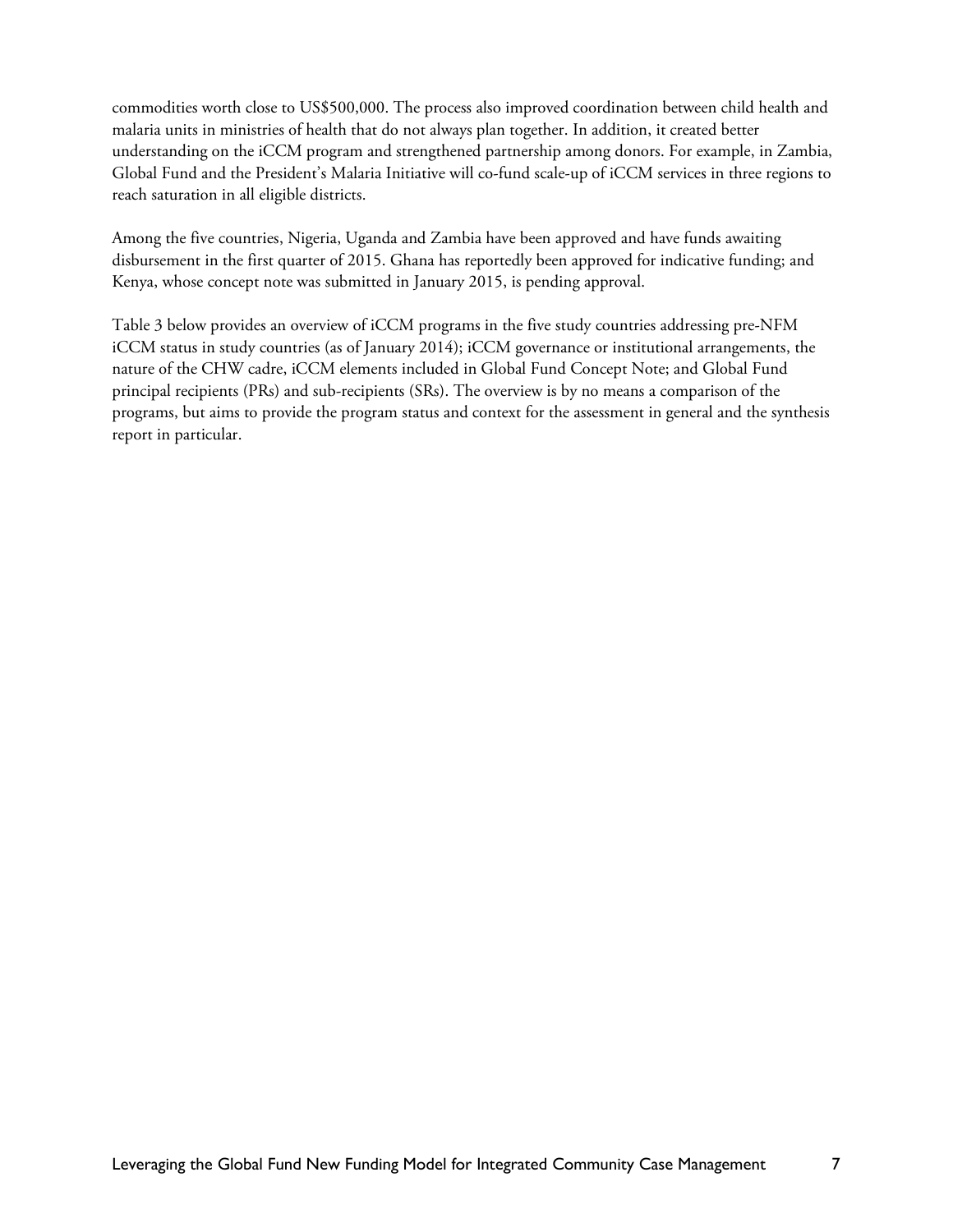### **Table 3. Overview of iCCM in Study Countries**

|                                                                          | Ghana                                                                                                                                                                                   | Kenya                                                                                                                                                                                                                                                                                       | <b>Nigeria</b>                                                                                                                                                                                                                                                                                 | <b>Uganda</b>                                                                                                                                                                                                                                                      | <b>Zambia</b>                                                                                                                                                                                             |
|--------------------------------------------------------------------------|-----------------------------------------------------------------------------------------------------------------------------------------------------------------------------------------|---------------------------------------------------------------------------------------------------------------------------------------------------------------------------------------------------------------------------------------------------------------------------------------------|------------------------------------------------------------------------------------------------------------------------------------------------------------------------------------------------------------------------------------------------------------------------------------------------|--------------------------------------------------------------------------------------------------------------------------------------------------------------------------------------------------------------------------------------------------------------------|-----------------------------------------------------------------------------------------------------------------------------------------------------------------------------------------------------------|
| <b>Pre-NFM iCCM status</b><br>in study countries<br>(as of January 2014) | <b>Adopted: First</b><br>implemented in 2007<br>under the name "Home-<br>based care of acute<br>respiratory infection<br>(ARI), diarrheal disease<br>and malaria."                      | <b>Adopted limited</b><br>package excluding<br>treatment of<br>pneumonia: National<br>iCCM policy introduced in<br>February 2015; iCCM<br>pilots introduced in 2011.                                                                                                                        | <b>Adopted: Case</b><br>management of<br>pneumonia not yet<br>approved except on pilot<br>basis. Implementation<br>began in two states<br>(WHO) in 2013; and in<br>two states (UNICEF) in<br>2013. iCCM Guidelines<br>2013.                                                                    | <b>Adopted: iCCM strategy</b><br>adopted in 2010 and pilot<br>launched. National iCCM<br>Guidelines 2012.                                                                                                                                                          | Adopted: May 2010;<br>iCCM part of Child Health<br>Policy and IMCI strategy.                                                                                                                              |
|                                                                          | <b>Package:</b> Identification<br>and treatment of diarrhea<br>(with ORS and zinc),<br>pneumonia (with<br>antibiotics), and malaria<br>diagnosis with mRDTs and<br>treatment with ACTs. | <b>Package:</b> Identification<br>and treatment of diarrhea<br>(with zinc and ORS) and<br>malaria diagnosis (with<br>mRDTs and treatment<br>with ACTs); assessment<br>and referral for suspected<br>pneumonia; referral for<br>malnutrition and newborn<br>illness and health<br>promotion. | <b>Package:</b> Treatment of<br>diarrhea with zinc and<br>ORS, pneumonia with<br>amoxicillin. Testing and<br>treatment for malaria<br>diagnosis (with mRDTs)<br>and treatment with ACTs<br>by community health<br>extension workers<br>(CHEWs) and community-<br>oriented resource<br>persons. | <b>Package:</b> Diagnosis of<br>pneumonia, malaria<br>(RDTs), and malnutrition;<br>treatment of diarrhea<br>(with zinc and ORS),<br>malaria diagnosis (with<br>mRDTs and treatment<br>with ACTs) and<br>pneumonia (amoxicillin),<br>newborn care and<br>referrals. | <b>Package:</b> Identification<br>and treatment of diarrhea<br>(with ORS and zinc),<br>pneumonia (with<br>antibiotics), malaria<br>diagnosis (with mRDTs<br>and treatment with ACTs)<br>and malnutrition. |
|                                                                          | <b>Coverage: Three</b><br>northern regions, 51 out<br>of 216 districts.                                                                                                                 | Coverage: Limited pilot<br>programs with malaria<br>CCM more widespread<br>than diarrhea.                                                                                                                                                                                                   | <b>Coverage: Partial</b><br>coverage in four states:<br>Abia, Adamawa, Kebbi and<br>Niger.                                                                                                                                                                                                     | Coverage: 34 of 112<br>districts in the country                                                                                                                                                                                                                    | Coverage: All 10<br>provinces have some<br>CHWs trained to provide<br>iCCM; in 36 of the 105<br>districts as of September<br>2012.                                                                        |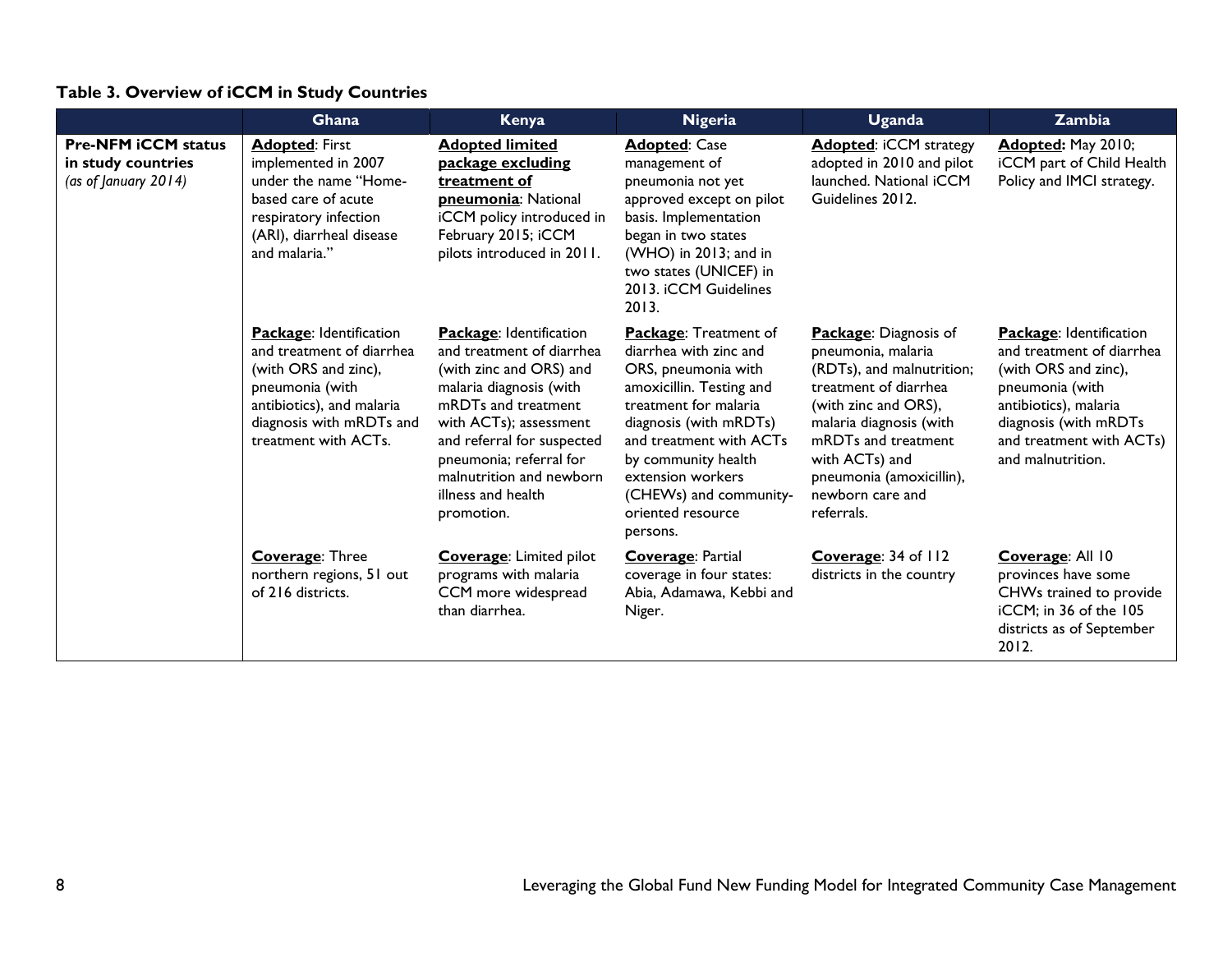|                                                   | Ghana                                                                                                                                                                                                                                                                                                                                     | Kenya                                                                                                                                                                                                     | <b>Nigeria</b>                                                                                                                                                                                                                                                                                                                                                                                 | <b>Uganda</b>                                                                                                                                                                                                                                                                                                                                                                                                                                        | Zambia                                                                                                                                                                                                                       |
|---------------------------------------------------|-------------------------------------------------------------------------------------------------------------------------------------------------------------------------------------------------------------------------------------------------------------------------------------------------------------------------------------------|-----------------------------------------------------------------------------------------------------------------------------------------------------------------------------------------------------------|------------------------------------------------------------------------------------------------------------------------------------------------------------------------------------------------------------------------------------------------------------------------------------------------------------------------------------------------------------------------------------------------|------------------------------------------------------------------------------------------------------------------------------------------------------------------------------------------------------------------------------------------------------------------------------------------------------------------------------------------------------------------------------------------------------------------------------------------------------|------------------------------------------------------------------------------------------------------------------------------------------------------------------------------------------------------------------------------|
| iCCM governance/<br>institutional<br>arrangements | iCCM/home-based care<br>technical committee is<br>chaired by the national<br>Child Health Coordinator,<br>who is part of the<br>Maternal and Child Health<br>unit, and supported<br>financially by National<br>Malaria Control Program.<br>Committee comprised of<br>government departments,<br>donor partners, and<br>implementing NGOs. | iCCM anchored in the<br><b>Community Health</b><br>Strategy (MOPHS, 2006);<br>Child Health Unit has<br>technical responsibility for<br>iCCM. There is an iCCM<br><b>Technical Working Group</b><br>(TWG). | <b>iCCM Task Force</b><br>(est. Feb. 2014) is a<br>subcommittee of the<br>National Core Technical<br>Committee coordinating<br>MNCH activities. Co-<br>chaired by National<br>Primary Health Care<br>Development Agency and<br><b>National Malarial</b><br>Elimination Programme.<br>Includes three<br>subcommittees: M&E<br>program implementation;<br>resource mobilization and<br>advocacy. | iCCM is hosted in<br>Department of Child<br>Health; Health Education<br>& Promotion unit<br>responsible for<br>coordinating Village<br>Health Teams.<br>An iCCM subcommittee<br>(which is part of the<br>Maternal and Child Health<br>working group), co-<br>chaired by Child Health<br>and Malaria. UNICEF will<br>support recruitment and<br>salary for a full-time<br>National iCCM<br>Coordinator to be based<br>at the Malaria Control<br>Unit. | iCCM subcommittee<br>within the Child Health<br>TWG (no malaria<br>representative in the<br>subcommittee).<br>Malaria Control Center<br>has TWG on case<br>management-a<br>representative from Child<br>Health participates. |
| <b>Nature of CHW cadre</b>                        | iCCM implemented by<br>volunteer Community-<br><b>Based Agents (CBAs)</b><br>supervised by zonal<br>officers or community<br>health officers. Unlike in<br>the other countries, in<br>Ghana, some CBAs collect<br>user fees for iCCM<br>services. The Ghana<br>Health Service allows a<br>small mark-up on drugs<br>provided by CBAs.     | iCCM implemented by<br>community health<br>volunteers. Government-<br>salaried CHEWs supervise<br>the community health<br>volunteers (CHVs) (ratio<br>$1:50$ ).                                           | iCCM is implemented<br>mainly by volunteer<br>community-oriented<br>resource persons with<br>CHEW (salaried)<br>supervision.                                                                                                                                                                                                                                                                   | Village health teams<br>comprised of five<br>volunteer health workers<br>selected by the<br>community. Two of the<br>five are trained in<br>diagnosis, treatment and<br>referral of malaria,<br>pneumonia and diarrhea.                                                                                                                                                                                                                              | iCCM mostly<br>implemented by volunteer<br>CHWs, who are<br>supervised by<br>government-paid<br>community health<br>assistants, a cadre<br>established in 2011.                                                              |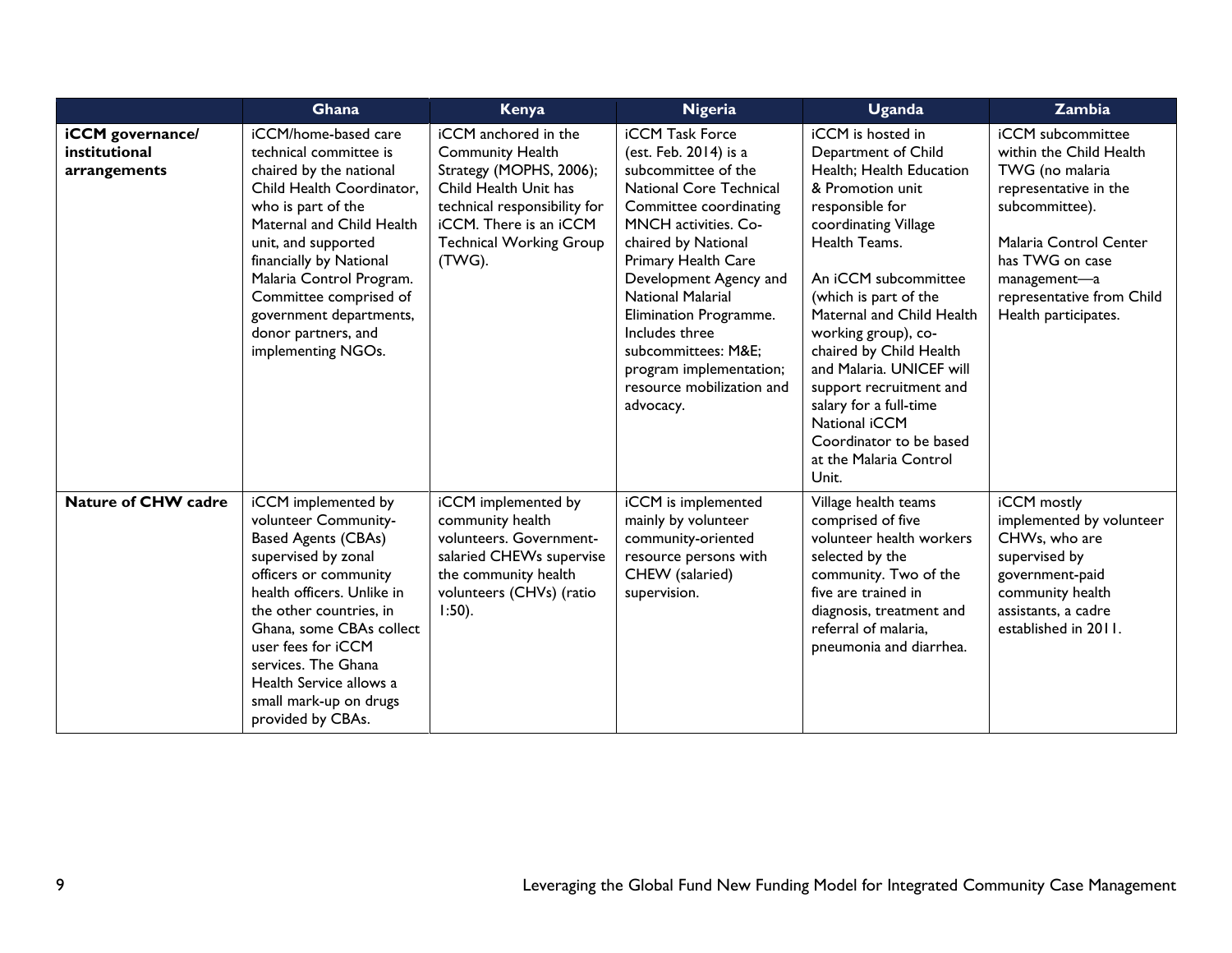|                                                                                              | <b>Ghana</b>                                                                                                                                   | Kenya                                                                                                                                                                       | Nigeria                                                                                                                                                               | <b>Uganda</b>                                                                                                                                               | <b>Zambia</b>                                                                                                                                                                                                              |
|----------------------------------------------------------------------------------------------|------------------------------------------------------------------------------------------------------------------------------------------------|-----------------------------------------------------------------------------------------------------------------------------------------------------------------------------|-----------------------------------------------------------------------------------------------------------------------------------------------------------------------|-------------------------------------------------------------------------------------------------------------------------------------------------------------|----------------------------------------------------------------------------------------------------------------------------------------------------------------------------------------------------------------------------|
| <b>iCCM</b> elements<br>included in Global<br><b>Fund CN</b>                                 | Support for platform costs<br>to scale up iCCM,<br>specifically to support<br>training, supervision, and<br><b>iCCM</b> committee<br>meetings. | No support for iCCM<br>platform costs.<br>Reprogramming request<br>includes request for RDTs<br>and ACTs as part of the<br>case management<br>component.                    | Support for scale-up in<br>two states and for<br>meetings of iCCM<br>committee. Niger State:<br>16 additional LGAs. Kebbi<br>State: 222 hard-to-reach<br>settlements. | Support to scale up iCCM<br>to an additional 33<br>districts from 2015 (16).                                                                                | Support for platform costs<br>to scale up iCCM in 4 of<br>10 provinces                                                                                                                                                     |
| <b>Global Fund Principal</b><br><b>Recipients (PRs) &amp;</b><br><b>Sub-Recipients (SRs)</b> | Ministry of Health<br>(MOH)/Ghana Health<br>Service<br>AngloGold Ashanti<br>2.<br>Malaria Control<br>Program                                   | Ministry of Finance<br>Ι.<br>(PR)-National<br>Malaria Control Unit<br>(SR)<br>African Medical and<br>2.<br>Research Foundation<br>(PR)-civil society<br>organizations (SRs) | National Malaria<br>Elimination<br>Programme (PR)—<br>State malaria<br>programs<br>2.<br>Society for Family<br>Health (PR)-NGOs<br>not yet identified<br>(SRs)        | Ministry of Finance<br>(PR)—Ministry of<br><b>Health and National</b><br>Medical Stores (SRs)<br>The AIDS Support<br>Organisation (PR)-5<br>or 7 NGOs (SRs) | MOH (PR)-Ministry<br>of Community<br>Development Mother<br>and Child Health<br>(Zambia) and Medical<br>Stores Limited (SRs)<br>Churches Health<br>2.<br>Association of Zambia<br>(PR)—civil society<br>organizations (SRs) |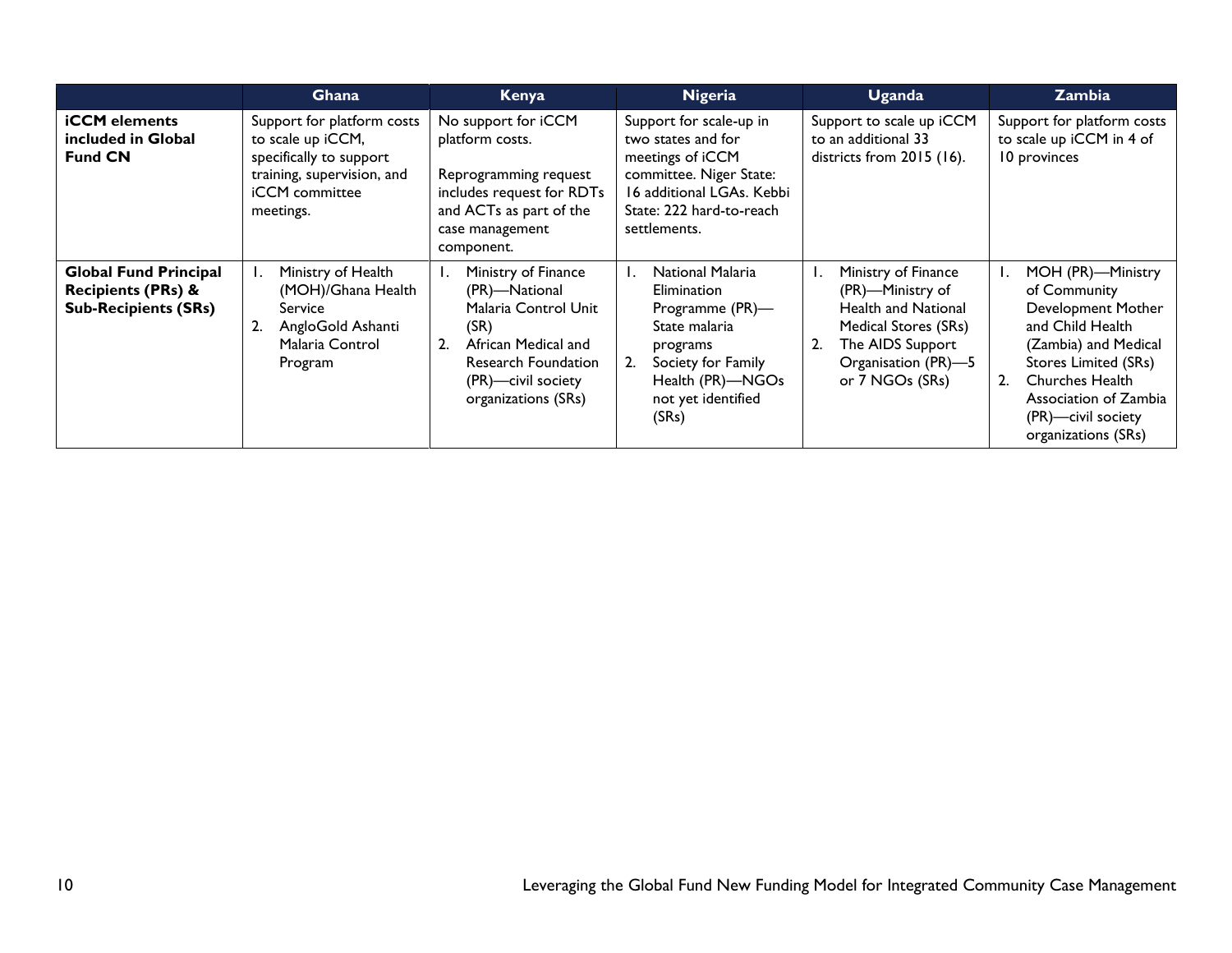# <span id="page-16-0"></span>**What Enabled Integration?**

This review identified a number of factors that aligned to enable integration in the four countries where integration of iCCM into Global Fund concept notes was successful, including:

- technical consensus about the intervention itself;
- iCCM policy endorsement and coordinating structures;
- national champions;
- local evidence; and
- effectively framing the intervention as a good investment for malaria.

In countries where these factors were present, quality technical assistance was facilitative, and concerns were overcome—for example, malaria stakeholder reluctance to share funds with iCCM, and concerns around implementation capacity. In Kenya, by contrast, where these enabling factors were absent, integration was unsuccessful, despite quality technical assistance and donor advocacy.

## <span id="page-16-1"></span>**Technical Consensus Around iCCM**

In countries that successfully integrated iCCM, there was first agreement among key stakeholders—including child health and malaria program managers—about the scope of iCCM. Three of the five countries (Ghana, Uganda and Zambia) were already implementing the "full" iCCM package (testing and treatment for diarrhea, pneumonia, and malaria), which was in some cases the result of gradually expanded implementation. For example, in Ghana, during the early years of the community health program, CHWs were only allowed to provide ORS for diarrhea. In 2007, approval was given to allow them to treat malaria cases with ACTs; and in 2010, national policy was changed to allow CHWs to treat pneumonia with antibiotics, and also to include treatment with zinc for diarrhea (UNICEF 2012). This gradual learning and expansion of iCCM helped to facilitate consensus around the intervention, such that, at the time of concept note development, stakeholders were already coalesced around the intervention itself.

In Kenya and Nigeria, by contrast, there remains disagreement about dispensing antibiotics by CHWs. In Kenya, for example, despite urging from donors and a UNICEF study testing the use of antibiotics, concerns persist that doing so will result in dispensing presumptively and will contribute to the problem of antibiotic resistance.[15](#page-16-3) This lack of agreement on the technical parameters of the intervention itself made it easier for stakeholders in Kenya to dismiss the idea of integration (see Kenya country report: The Global Fund New Funding Model: Lessons from Kenya on iCCM Integration into the Malaria Concept Note).

### <span id="page-16-2"></span>**Policy Endorsement and Coordinating Structures**

Countries that successfully integrated iCCM into their Global Fund concept notes had pre-existing policies endorsing iCCM and governance structures to coordinate implementation. For example, Uganda had strong national buy-in to iCCM when the concept note process began; the country had an iCCM strategy and implementation guidelines, iCCM training guidelines and a curriculum for village health teams, as well as reporting tools. An iCCM subcommittee, co-chaired by representatives from Child Health and Malaria Units, and comprised of donors and implementing NGOs, provides policy, technical guidance and coordination for

<span id="page-16-3"></span> $\overline{a}$ <sup>15</sup> The Homa Bay study, the results of which are forthcoming.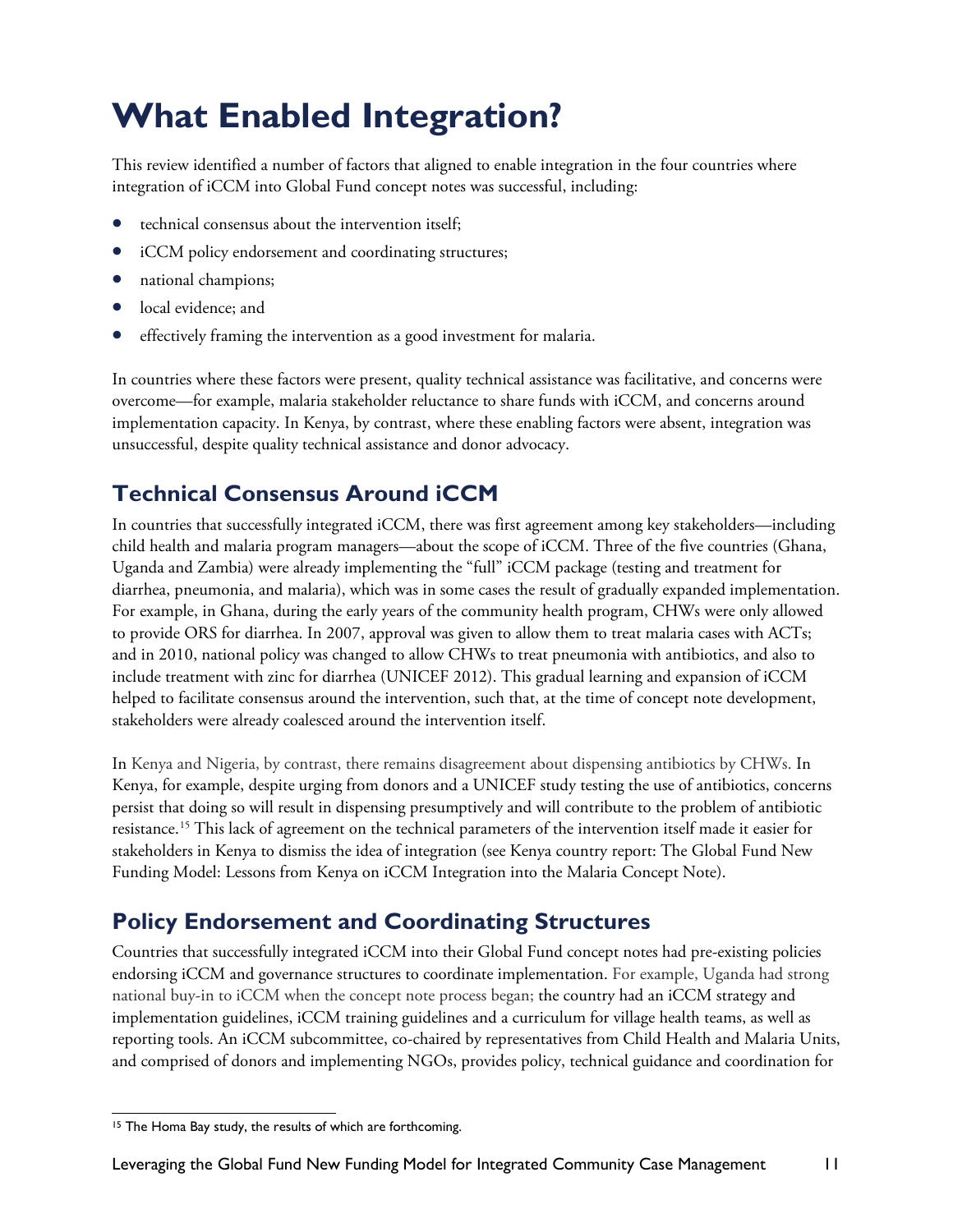iCCM. In addition, Uganda Malaria Reduction Strategic Plan (2014–2020) recognizes iCCM as a key strategy for improving access to malaria diagnosis and treatment at the community level.

Ghana, Nigeria and Zambia also had supportive policy environments and governance arrangements. Although Zambia does not have a stand-alone iCCM policy, iCCM is clearly represented in child health and malaria policies and strongly supported by high-level country leaders. Moreover, a national iCCM subcommittee exists in Zambia and, at the time of concept note development, was in the process of developing an implementation/scale-up plan for iCCM.

### <span id="page-17-0"></span>**National Champions**

In each of the four countries where integration was successful, high-level national leaders played an important role in advocating for iCCM. For example, in Zambia, there was consensus at the technical level, such that the country agreed early in the concept note development process to include iCCM in the Global Fund funding request. $16$ 

Similarly, in Ghana, an informant noted that "integration was pushed by the National Malaria Control Program Manager and the National Child Health Coordinator"—in other words, at high levels nationally. It was a similar situation in Nigeria, where strong high-level leadership among local stakeholders provided pressure to integrate. "Going in," said one Nigerian informant who participated in concept note negotiations, "I thought it was a given that iCCM would be included. It didn't occur to anyone that it wasn't an option. It was viewed positively as a good opportunity."

Often, national leadership combined with good personal relationships was what was needed to drive the process forward. Informants in Ghana, Nigeria, Uganda, and Zambia noted that working relationships between malaria and child health teams within the Ministries of Health were generally smooth. In countries where child health leadership was weaker than malaria leadership—Zambia and Uganda for example—and where child health stakeholders were minimally involved in the concept note writing process, the iCCM consultants played an important role in advocating for inclusion of iCCM in the concept note.

## <span id="page-17-1"></span>**Local Evidence and Credible Gap Analyses**

Evidence was also important in countries that included iCCM in their malaria concept notes. Informants across countries noted that local evidence was viewed as more persuasive than global lessons, even if the role local evidence played was in providing implementation lessons, rather than evidence on outcomes.

For example, in Uganda, support for iCCM grew from prior country success with Home-Based Management of Malaria, which was identified as having been effective in reaching 60 percent of children under-five with fever.<sup>[17](#page-17-3)</sup> This evidence spurred interest in integrating treatment of pneumonia and diarrhea in home care, and iCCM was subsequently piloted. A review of the pilot concluded that iCCM was accepted by communities, feasible and should be scaled up nationally[.18](#page-17-4) Uganda also conducted a comprehensive review of iCCM in 2013, which included recommendations indicating that scale-up could help the country accelerate reductions in child deaths.

<span id="page-17-2"></span> $\overline{a}$ <sup>16</sup> Although no policy statement or strategy exists specifically for iCCM, respondents noted that iCCM was adequately covered under the Child Health Policy, and specifically in IMCI policies and strategies.

<span id="page-17-3"></span><sup>17</sup> Integrated community case management in Uganda: review of early implementing phase 2010–2012: MOH Dec 2013.

<span id="page-17-4"></span><sup>18</sup> Integrated community case management in Uganda: review of early implementing phase 2010–2012: MOH Dec 2013.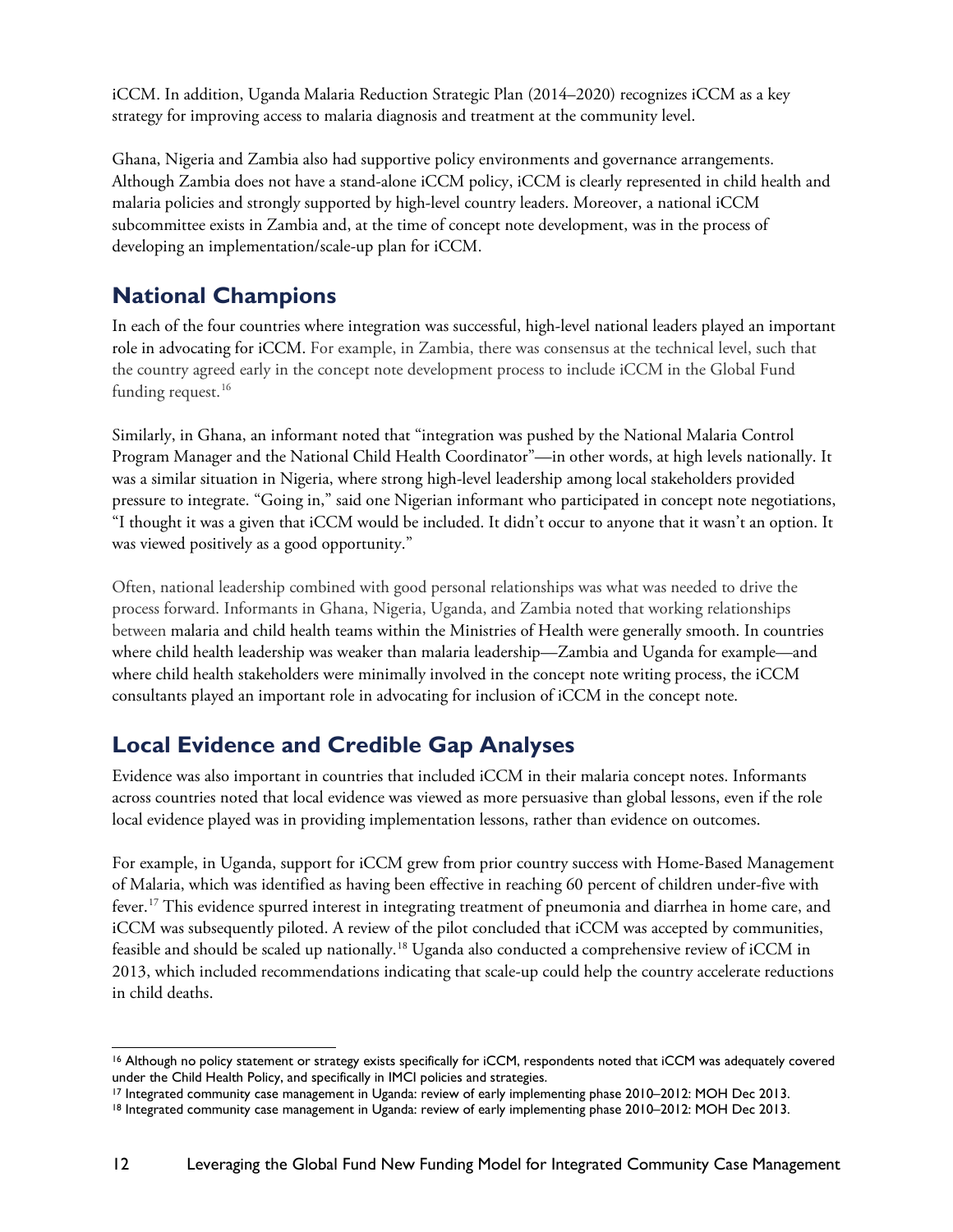Similarly, in Zambia, a study conducted by the MOH and Boston University in 2008 provided evidence that iCCM was effective in increasing treatment coverage, and that CHWs could effectively treat malaria, pneumonia and diarrhea at the community level.[19](#page-18-2) Based on these findings, the Malaria Consortium piloted iCCM in Luapula province, further confirming that iCCM was effective in ensuring access to treatment coverage for the three diseases. Local evidence was also cited as important in Ghana and Nigeria; in both countries, informants noted that lessons from pilots have been valuable in providing lessons that can inform future implementation.

Integration was also enabled in countries that provided solid data on the costs of the iCCM intervention. Consultants were generally given 2-3 weeks to support the gap analysis and concept note writing. The pressure to complete the gap analysis was high because it was needed to inform the concept note. East and Southern Africa countries began their gap analyses in 2013 with support from UNICEF's regional office. By the launch of the Global Fund NFM, most of the East and Southern Africa countries—including Uganda and Zambia—already had draft gap analyses. The West and Central Africa countries, by contrast, were only introduced to the gap analyses idea in a two-day workshop that followed the Ghana iCCM Evidence Symposium in March 2014. Although Nigeria and Ghana managed to produce credible gap analyses, informants suggested it would have been helpful for consultants to have more time to prepare gap analyses in advance of concept note kick-off, making it possible for more people to be involved in determining the assumptions used to develop the financing gaps.

### <span id="page-18-0"></span>**Framing iCCM as a Good Investment for Malaria**

In countries successful in including iCCM in their Global Fund concept notes, actors were able to frame iCCM such that it appealed to stakeholders whose buy-in was necessary. Countries were enabled where malaria stakeholders could articulate a vision of iCCM as a means for improving their own programming. For example, in Nigeria, one informant said "integration is desirable because 60 percent of ACTs are going to unconfirmed malaria cases." Thus, malaria stakeholders saw value in iCCM both as a means by which to avoid wastage of ACTs and to reduce morbidity for children who are malaria negative but nonetheless in need of care/treatment. Similarly, in Ghana, one informant noted, "in Ghana, providers often treat each febrile case as malaria and this is not advisable. The opportunity for diagnosis, treatment and referrals is good practice."

## <span id="page-18-1"></span>**Quality Technical Assistance**

This experience highlighted that even countries where national champions, iCCM policies, coordinating structures, and local evidence existed, high-quality and appropriate technical assistance still proved a facilitative factor, particularly when the consultants had prior knowledge of the issues and stakeholders. For example, in Uganda, the consultants had experience in both malaria and child health. One Kampala-based informant said, "We did not view him as a consultant but a resource on how things work in Uganda. He was once in National Medical Stores and in National Malaria Control Program, he is a strategic program person. All the people knew him, in most cases he was given more than iCCM, he had to look at all the issues. It was good to bring someone who knows more than iCCM, sometimes they bring someone who just knows one thing."

Similarly, in Zambia both iCCM consultants were conversant in both iCCM and malaria. Both were members of the Child Health TWG and iCCM subcommittee, and one had previously worked with the National Malaria Control Center and had experience both in writing Global Fund concept notes and

<span id="page-18-2"></span> $\overline{a}$ <sup>19</sup> Accessed from: http://www.ncbi.nlm.nih.gov/pmc/articles/PMC3748509/ on March 15, 2015.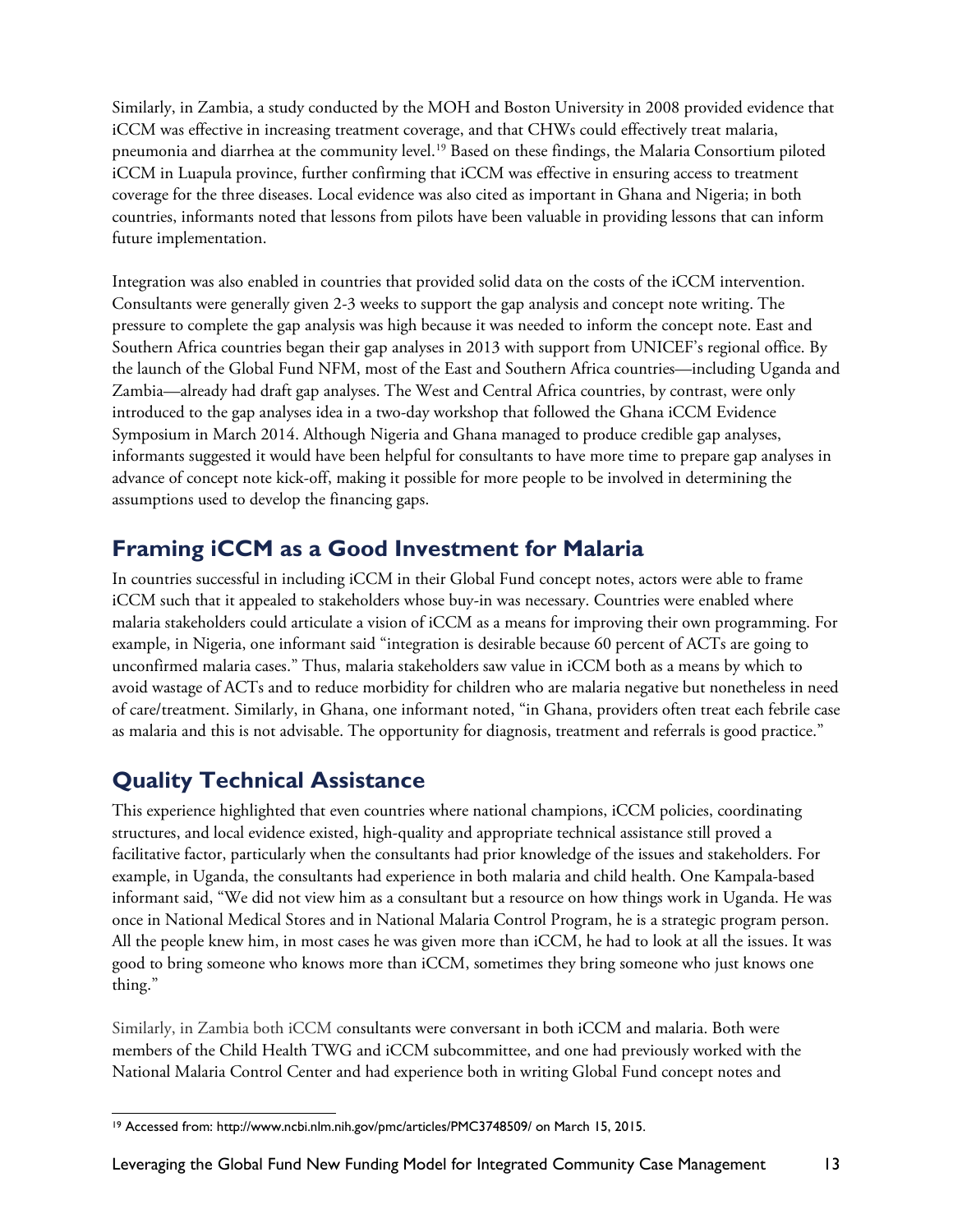managing Global Fund programs. In Zambia, not only did the iCCM consultants support iCCM components of the concept note, one of the consultants was in charge of reviewing the overall concept note, as well. This worked well, as the consultants had an opportunity to adequately include iCCM objectives and strategies within the document.

In the four countries that successfully integrated iCCM into their malaria concept notes, the presence of the factors described above enabled country teams to overcome concerns raised during concept note development—for example, concerns about country capacity to implement iCCM and malaria stakeholder reluctance to share malaria resources with iCCM (discussed in the next section).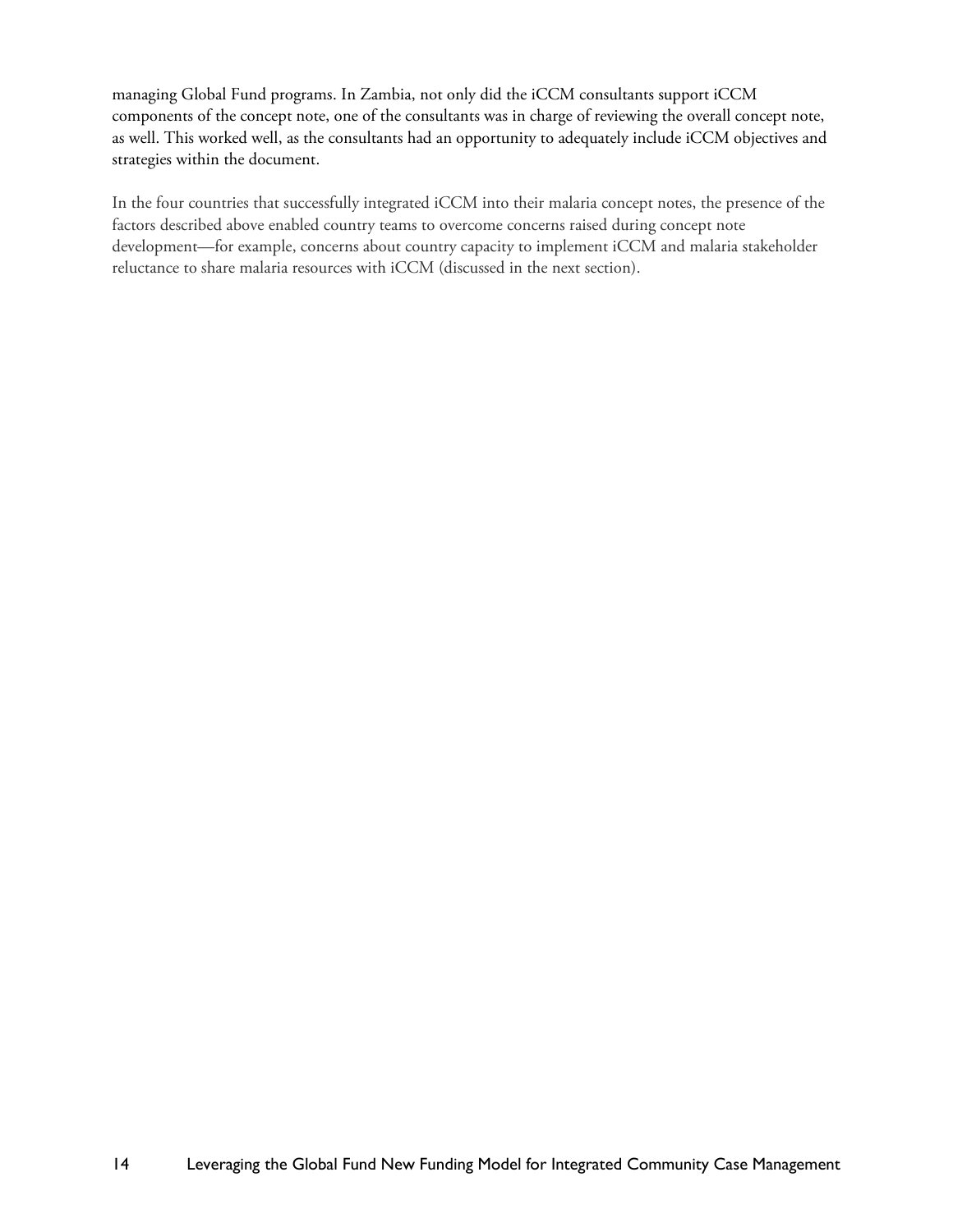# <span id="page-20-0"></span>**What Constrained Integration? The Case of Kenya**

Overall, two challenges stood out in all of the countries reviewed: malaria stakeholder reluctance to share limited financing with iCCM and concerns about the capacity to implement iCCM. A WHO official said this about collaboration between child health and malaria: "It's difficult everywhere." An informant in Uganda noted, *"*Bringing the Child Health and Malaria Units together was a challenge. They are used to doing things in their own way. There are power issues, for example, Child Health feeling that 'malaria program wants to swallow us since they have the money' and the reverse." Stakeholders in every country also raised concerns about country capacity to implement iCCM, specifically the availability of non-malaria commodities and the capacity and motivation of CHWs. This concern was seen as having the negative effect of potentially dragging down the achievements and visibility of the malaria program.

In Kenya, the one country in the study that did not include iCCM in its malaria concept note, the enabling factors described above were absent. A National iCCM policy was only launched in February 2015, and excludes treatment of pneumonia with antibiotics. The prohibition against CHVs dispensing antibiotics reduced the appeal of integration as a means to combat inappropriate treatment, particularly when CHVs are pressured by caregivers to dispense some form of medicine to sick children.

Although donor partners advocated for iCCM, no strong national leaders emerged. Instead, the push for integration came from the consultants and technical officers within the donor agencies. A landscape analysis conducted by MCHIP concluded that: "the single most hindering factor to early iCCM policy change in Kenya was a lack of political support from key high-level policymakers within the MOH."[20](#page-20-1) An informant in Nairobi agreed, "Malaria is used to huge investments that are all their own. In this case, people from the outside brought the Child Health people to the malaria people and said: 'Integrate!' The response was that we don't even have enough money for ACTs as it is. The major barrier is politics and ineffective leadership."

There was also a dearth of local evidence for iCCM and skepticism about the transferability of global lessons as the country awaits results of ongoing studies on feasibility of implementing iCCM in Kenya.<sup>[21](#page-20-2)</sup> At the time of the gap analysis, Kenya was in the process of revisiting the community health strategy including determining the size of community units, number and type of community health workers. These decisions would have informed the number of CHWs required for the gap analysis, for example. Thus, the gap analysis and costing exercise was hampered by lack of availability of key data, and was ultimately not completed.

In this context, the influence of the consultants was limited. One informant said, "the consultants did a lot of work, but it didn't convince people."

Finally, as with any intervention, there were contextual factors in Kenya outside the control of iCCM actors that had an impact on the concept note development process. Following national and county general elections in March 2013, Kenya began the process of devolution, the transition to 47 counties from seven provinces as

<span id="page-20-1"></span> $\overline{a}$ <sup>20</sup> To learn more see MCHIP January 2015, which provides background on the iCCM policy space in Kenya.<br><sup>21</sup> UNICEF is testing use of antibiotics (specifically oral Amoxicillin) by CHVs in Homa Bay, the results of which a

<span id="page-20-2"></span>forthcoming. MCSP is also studying CHV diagnosis and treatment of pneumonia Amoxicillin in Bondo District, the results of which are expected in the summer 2015. Kenya's global partners hope that positive results from these studies will encourage the government of Kenya to change its policy to allow for dispensing of antibiotics at the community level by CHVs, although skepticism and concerns persist that doing so will result in dispensing presumptively and will contribute to the problem of antibiotic resistance.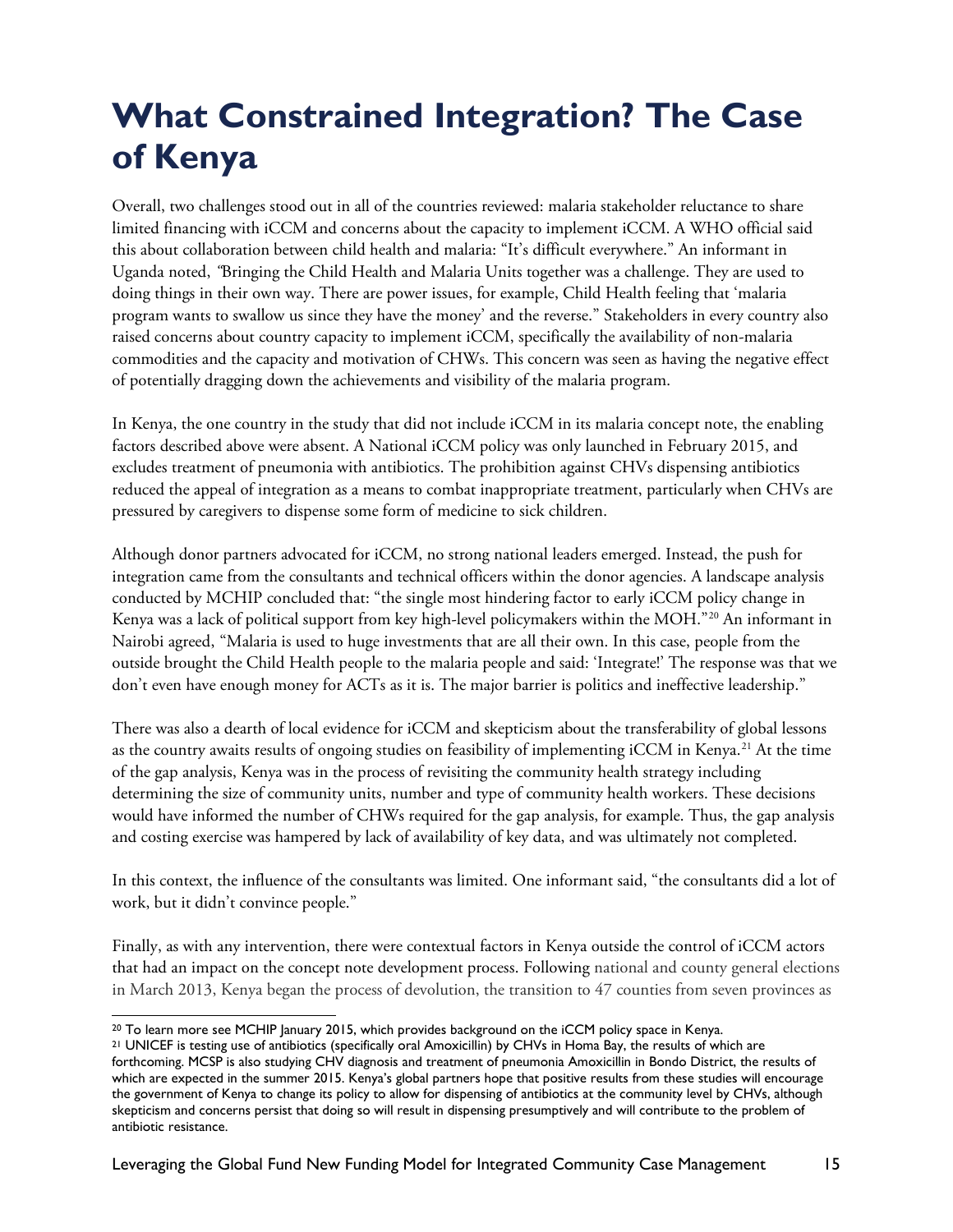the primary administrative unit. Additionally, there is a new MOH, which is the result of a merger between the Ministry of Medical Services and the Ministry of Public Health and Sanitation. The process of devolution left technical officers based in ministries in Nairobi, some of whom were part of initial iCCM advocacy efforts, in professional limbo. Thus, staff changes within the Ministry diluted previous iCCM advocacy efforts—both the leadership in the Malaria and Child Health Units had changed between the development of the national iCCM implementation guidelines in 2012 and developing concept note in 2014. This environment of "shifting sands," as one informant called it, negatively affected the success of this process.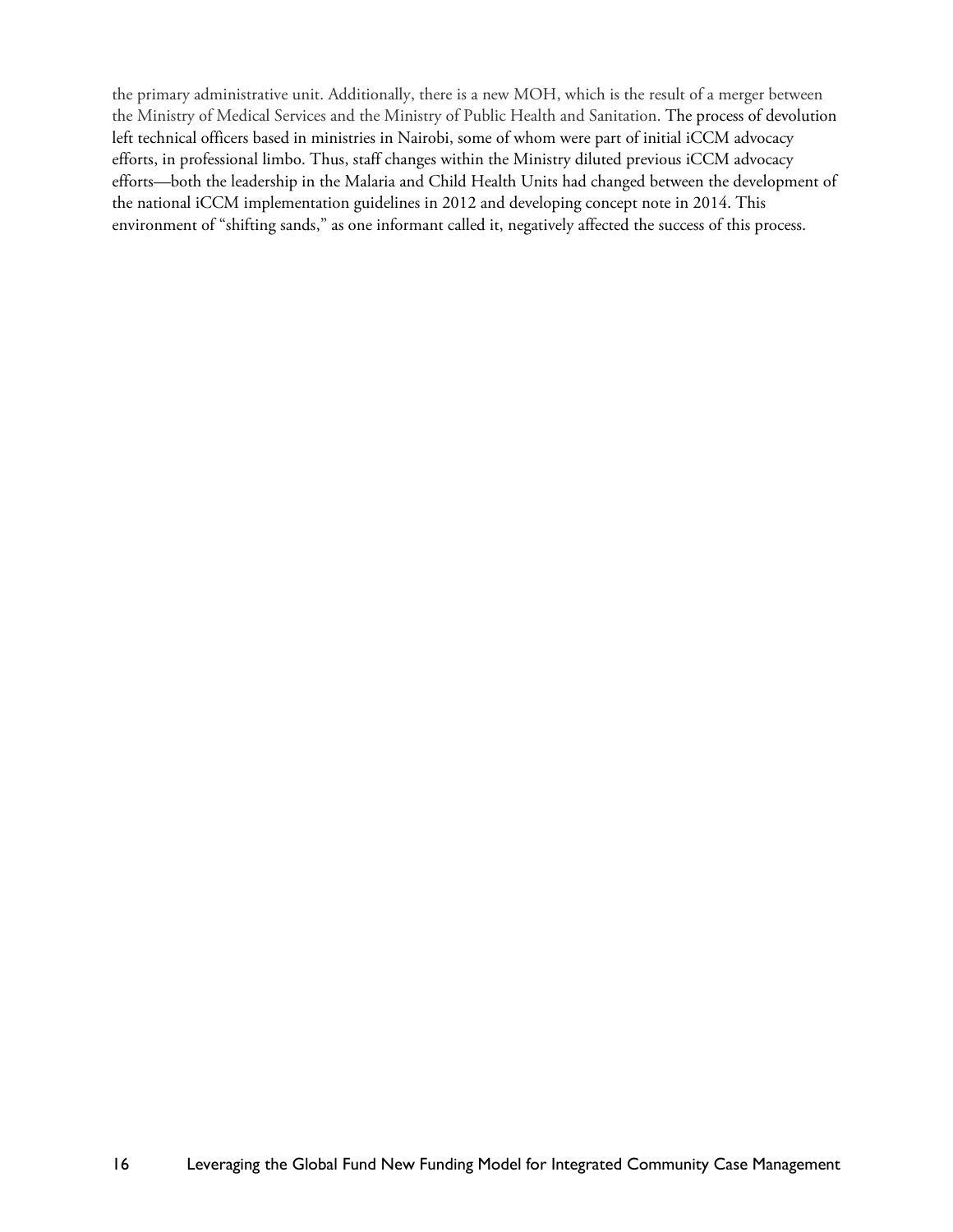# <span id="page-22-0"></span>**Looking Ahead: What Are the Key Challenges?**

Although four of the five reviewed countries were successful in integrating iCCM into their Global Fund concept notes, this is just a first step in a much longer process to end preventable child deaths. Each country, led by their principle and sub-recipients, will need to complete their Global Fund contract, implement scale-up of iCCM and monitor progress against targets. As an aspect of this review, stakeholders were asked to identify possible challenges in the months and years ahead as they implement iCCM and seek support for further scale-up. Several key issues emerged, including:

- availability of non-malaria commodities;
- how best to coordinate implementation and governance of the integrated iCCM-malaria programs;
- the varying capacity of community health workers to implement iCCM; and
- research priorities.

These issues are discussed in more detail below.

### <span id="page-22-1"></span>**Non-Malaria Commodities**

In all countries, the issue of procurement of non-malaria commodities was raised. A 2012 UNICEF systematic review of iCCM notes that this has been an issue in other countries, as well—"drug shortages not only delayed implementation, but countries also reported that stock-outs affected demand for iCCM services, as well as morale and retention of CHWs" (UNICEF Ghana 2011; UNICEF 2010b).

Progress in securing commitments from the government and partners to procure non-malaria commodities varies. In Uganda, UNICEF has committed US\$1.6 million to fund non-malaria iCCM commodities during the next two years, and the Government of Uganda will use its own resources to fund the procurement and distribution of other commodities such as gloves and safety boxes that are required to implement the iCCM program in the 33 Global Fund-supported districts.

In Zambia, there remains a lack of clarity on the procurement of non-malaria commodities. *"*It was not clear from the start who will purchase the non-malaria commodities, the question was asked so many times," said one informant. Although it was reported that the Government of Zambia and UNICEF will procure the non-malaria commodities, no specific commitments in terms of quantities and timelines have been made, a concern among respondents. It was noted that the country had experienced challenges wherein CHWs were trained, but commodities were not available for more than six months leading to high attrition rates and to CHWs forgetting what they had been taught because of lack of practice. "In the past we have trained CHWs who never practiced and the resources were wasted," said one informant.

In Nigeria, non-malaria iCCM commodities will be provided by WHO in Niger State, and EU-UNICEF in Kebbi State as well as by the State Ministries of Health in both states. Incentive funding was proposed for iCCM in eight additional states, but the issue of commodities limited the number of states put forward for iCCM support in the concept note to the two where these commodities were guaranteed. In Ghana, no commitments have thus been made to procure non-malaria commodities.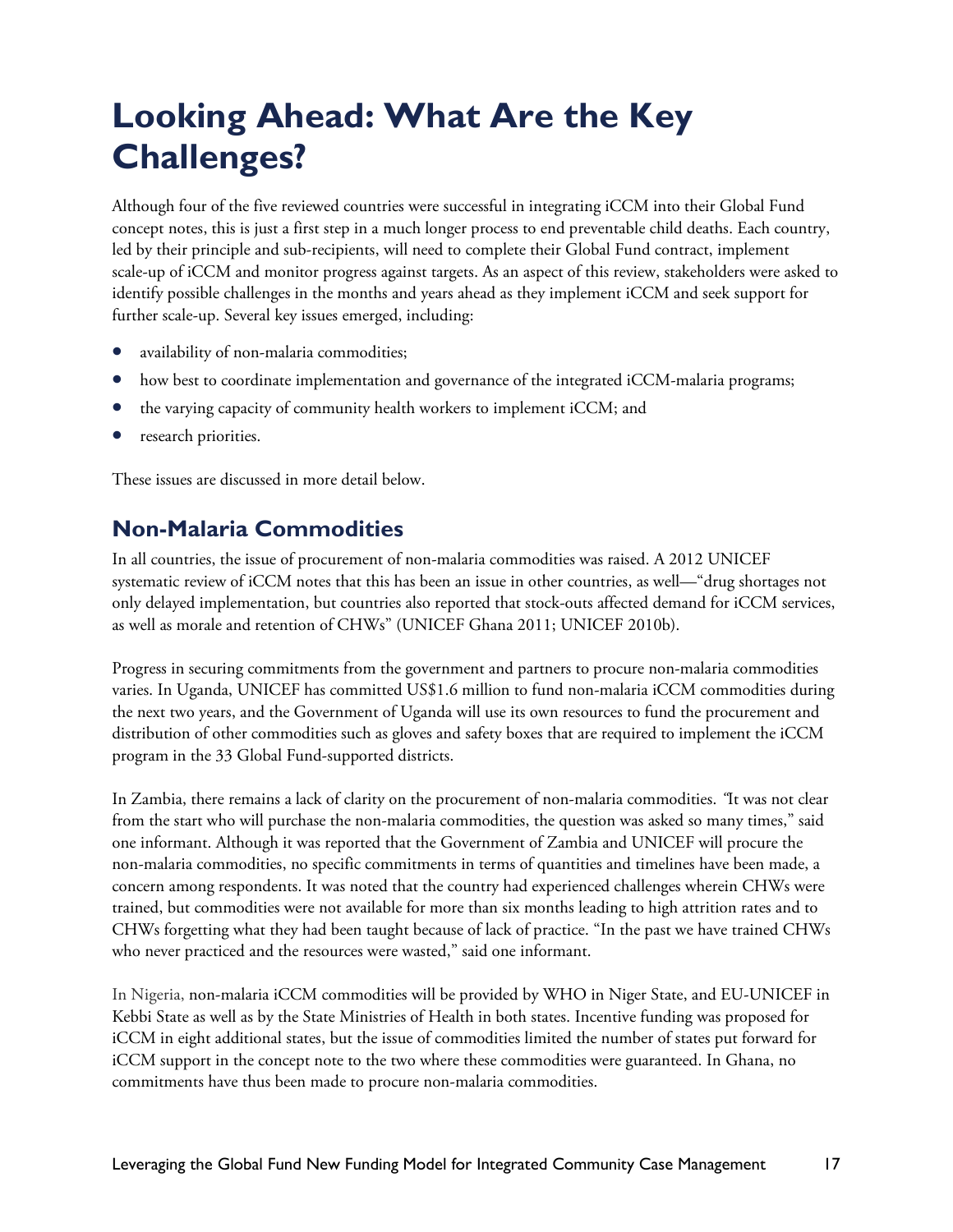There may be opportunities for countries to leverage funds from other programs. For example, the Subsidy Reinvestment Program, in which Nigeria dedicates debt-relief funds to accelerate achievement of health-related MDGs, especially to reduce child and maternal mortality in states where iCCM has been prioritized, purchases commodities relevant to iCCM. Countries may also apply for funding with the RMNCH Trust Fund. At the time of this assessment, Uganda, for example, was developing a concept note for submission to the RMNCH Trust Fund to address the remaining iCCM gap for non-malaria commodities.

Respondents in all countries also stressed the need for a robust supply chain system for delivering commodities. Some of the concerns on procurement and supply management included whether funds will be available early enough to procure sufficient quantities of non-malaria commodities. Other fears included ensuring that the supplies reach CHWs in the right quantities and at the right time to avoid stock-outs. Many informants voiced concern that stock-outs would erode the confidence communities have in the CHWs, resulting in lower uptake of iCCM services at the community level. *"*Continuous flow of commodities will be very critical," said an informant in Uganda. "If communities come every time and miss treatment because of commodity challenges, then they will lose trust in the village health teams, and this will very negative impact to the whole iCCM approach."

In each country, it is hoped that supply-chain challenges and the availability of commodities will be addressed. One Zambia informant said, "I am not worried about availability of commodities at national level; my worry is the supplies reaching the last mile… will it reach community health workers in a timely manner?"

## <span id="page-23-0"></span>**Coordinating Implementation and Governance of Integrated Programs**

In each of the four countries where the Global Fund will support iCCM, there are supportive bodies who are responsible, at the national level, for managing implementation. However, informants in all countries voiced concern about the degree to which these bodies had sufficient capacity, both in terms of the number of people staffing these bodies and their technical clout, at the national level itself. In addition, there were concerns about whether they could ensure accountability and coordination, between PRs and SRs, and between the various MOH departments—at lower levels of the health system. This is compounded by Global Fund implementation structures, wherein SRs are responsible to PRs and then to the Global Fund for reporting. Respondents expressed concern that implementation will still be done through parallel programs. In addition, although the Global Fund supports program M&E costs, unlike the malaria program, it does not require PRs to report on iCCM indicators specifically, which means that PRs have the option not to monitor implementation of the integrated program. Although MOHs are expected to monitor iCCM, they might have problems compelling PRs, who see themselves as primarily accountable to the Global Fund, to report on iCCM indicators. The iCCM FTT is supporting countries to identify specific iCCM indicators to include in the iCCM implementation framework, however, without Global Fund mandated reporting, there is potentially, weak accountability for performance of the integrated program.

Some countries are making provision for stronger coordination of the iCCM program. In Uganda the iCCM subcommittee will meet quarterly and provide overall guidance and ensure that implementers adhere to the recommended standards. UNICEF will also support recruitment and payment of salary for a full-time National iCCM Coordinator for the 33 Global Fund-supported districts to be based at the Malaria Control Unit. But questions remain about the capacity of the iCCM subcommittee, timeliness of appointing a National iCCM Coordinator, and role of the Community Health Unit, which has purview over village health teams, and did not participate in the process of developing the concept note.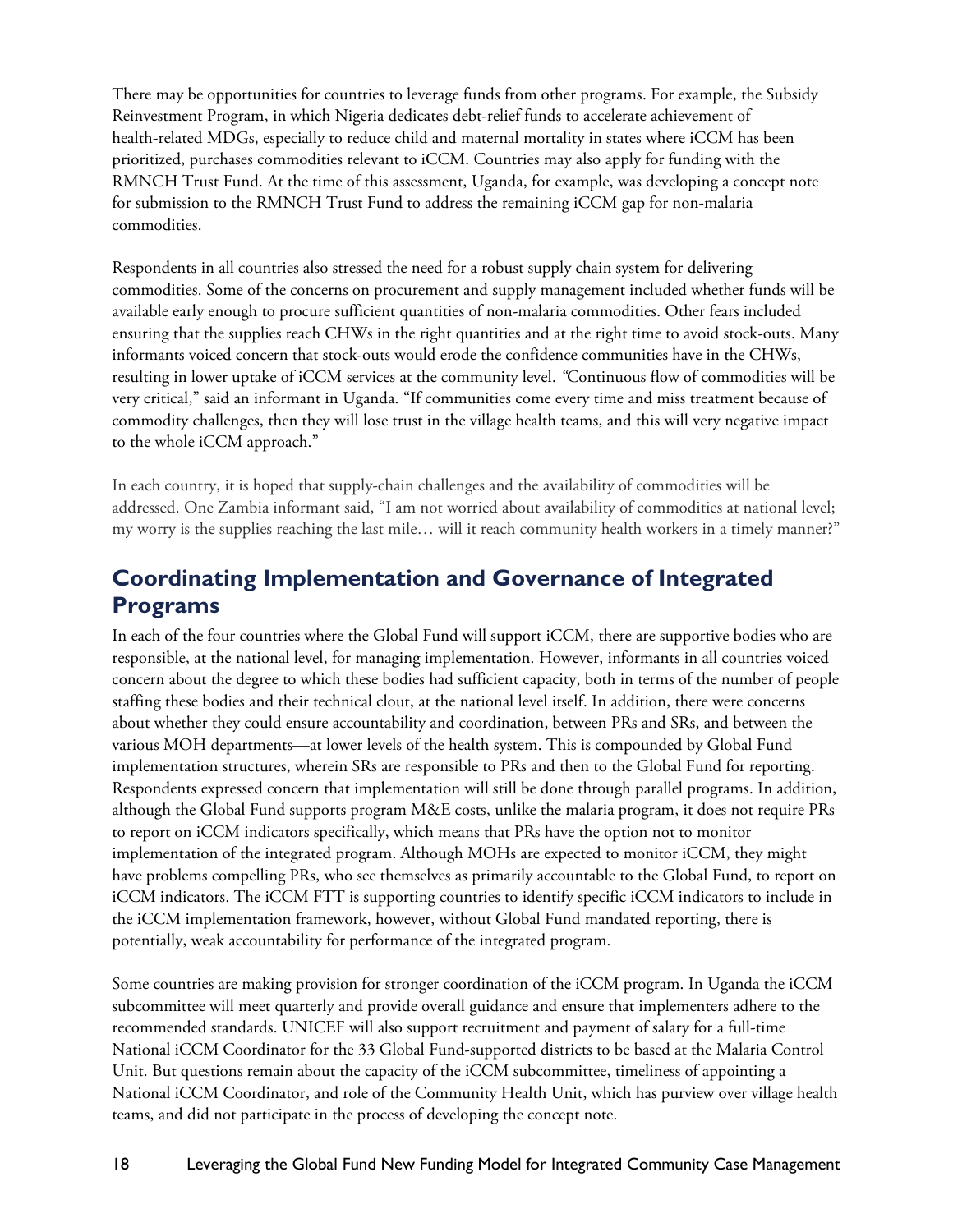Similarly, in Zambia, informants expressed the concern that more capacity is needed to coordinate country-wide iCCM activities. Respondents noted critical gaps in staffing at both the national and district levels to manage the implementation of iCCM. Implementation will be coordinated through the iCCM subcommittee of the Child Health TWG within the Ministry of Community Development Mother and Child Health. A full-time iCCM Coordinator based in the Ministry of Community Development Mother and Child Health is the Secretariat of the iCCM subcommittee. The iCCM subcommittee does not include a representative from the National Malaria Control Center, something some malaria stakeholders identified as a gap, and hope will be addressed to strengthen integration of the programs.

In Nigeria, both the iCCM program and the National iCCM Task Force are relatively new, and, as one informant noted, there is no iCCM focal person who is truly integrated in both malaria and child health in the sense of having technical capacity and, therefore, the legitimacy to bring the two units together.

Moreover, as noted above, in all countries reviewed, malaria and child health are separate units within the MOH, often under different directorates. In addition, some have either community health desk or units responsible for community services adding to the coordination challenge. This means different reporting lines and accountability arrangements, which may, in the absence of robust interdepartmental coordinating units, make coordinating implementation challenging. Strengthening iCCM committees and taskforces—not only at the national, but also (and especially) at the sub-national level—is a critical task for the coming months.

## <span id="page-24-0"></span>**Capacity of Community Health Workers**

Finally, there is the issue of the capacity and motivation of the workforce primarily responsible for implementing iCCM in these four countries: volunteer CHWs. Each program discussed here is attempting to bring detection and treatment of key child killers to communities by way of CHWs of various stripes—often cadres of volunteer CHWs who are supervised by leaner cadres of government-salaried nurses or more qualified CHWs (this is the model in Ghana, Nigeria, Uganda, and Zambia). Yet, because of the informality of volunteer CHWs in the health system, their training and capacity is often insufficient or highly variable, depending on the enthusiasm of whomever manages them. Yet, iCCM scale-up with the additional workload depends on them.

Furthermore, current iCCM programs in these countries are relatively small in scale and managed by implementing partners and NGOs with capacity for training, supplying and supervising a discrete number of CHWs. As programs expand and local government bodies assume these responsibilities, it will be critical to ensure that capacity exists to carry out these tasks of training, supplying, monitoring and supervision, both to ensure that CHWs meet minimum quality standards of care, and that they are motivated to exert the effort needed to reach the most vulnerable.

Some countries are exploring the use of financial and in-kind incentives to motivate CHWs, as well as systems for supervision, to ensure quality of care. Nonetheless, each country reported concerns about the adequacy of training and attrition of CHWs.

## <span id="page-24-1"></span>**Research**

Finally, as countries continue to build support for integration, there will be a need to build the evidence base around implementing iCCM at scale, both in terms of the effectiveness of the intervention itself and generating lessons on effective implementation. Uganda and Zambia included operations research in their Global Fund proposals but did not include specific research questions or indications of who will conduct the research. Given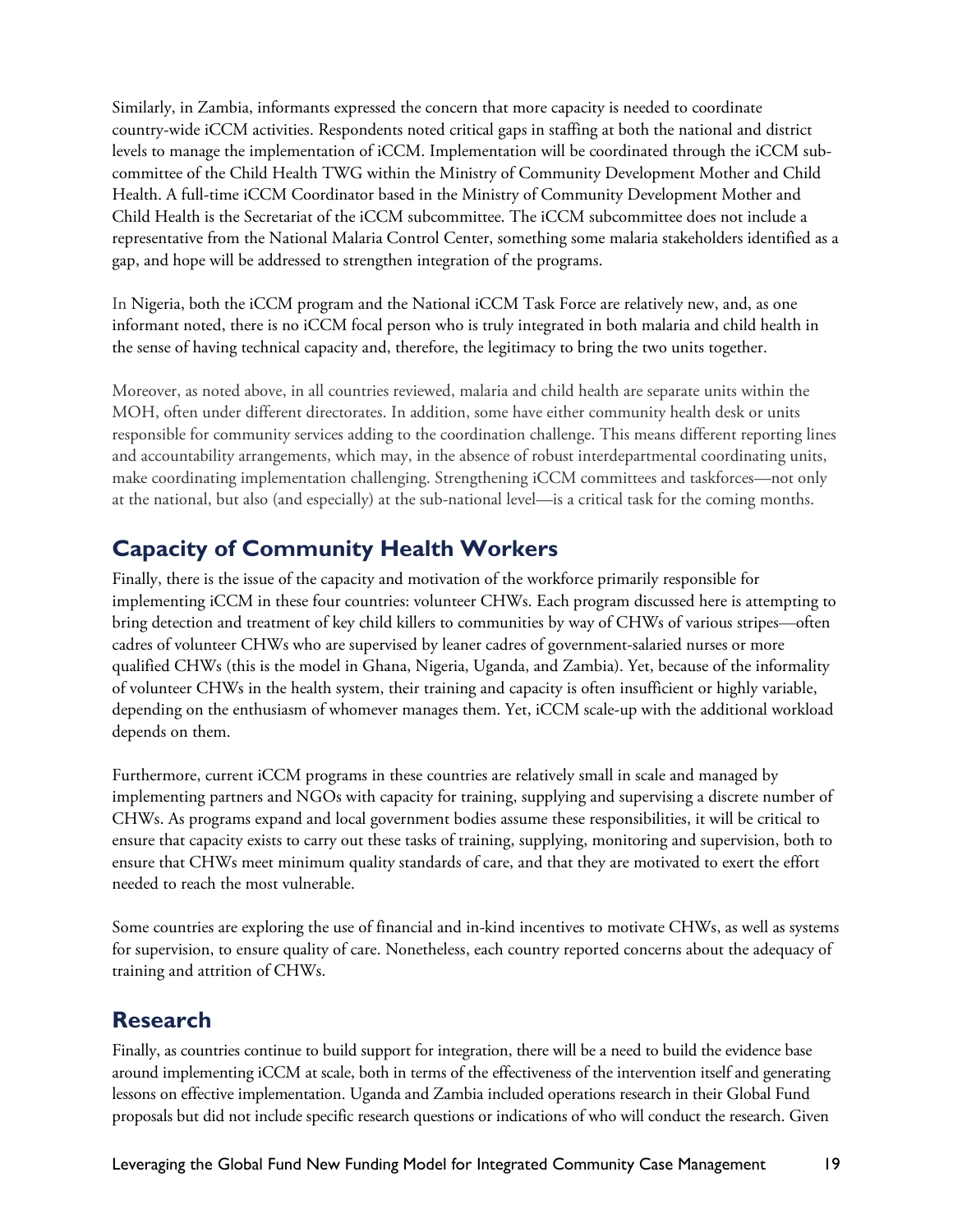that research requires specific skills, research runs the risk of being forgotten in the midst of the immediate challenges of getting programs up and running. As programs are scaled up, countries must invest in operations research from the start and build into their programs' M&E approaches that can shed light on important questions such as the effectiveness of integration, approaches to solving implementation challenges, mechanisms for strengthening coordination of national scale of programs and mechanisms for motivating CHWs, among other things. The research findings will address the need for local or country-specific evidence and provide promising practices that can be adapted in other countries to implement iCCM at scale.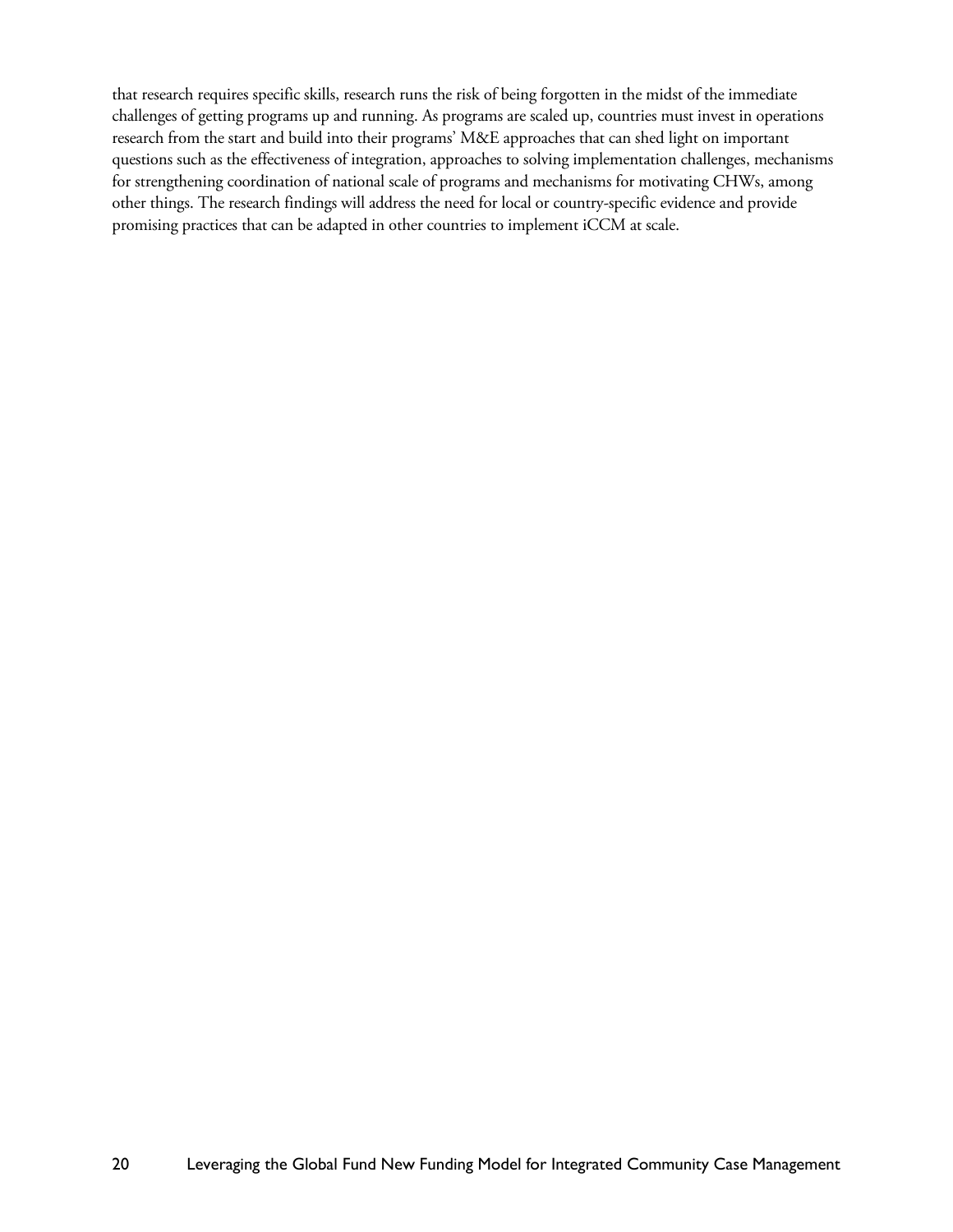# <span id="page-26-0"></span>**Conclusion and Recommendations**

[iCCM](http://ccmcentral.com/about/iccm/) is increasingly recognized as an important strategy for extending case management of childhood illness beyond health facilities so that more children have access to lifesaving treatments for the most common causes of mortality and morbidity. In the countries reviewed, four of the five included iCCM in their malaria concept notes, and NFM funds will support malaria diagnostic tools (RDTs) and treatment (ACTs) for use at the community (and facility) level; platform costs for iCCM implementation, including training of various cadres of CHWs, supervision and, in some cases, incentives for CHWs; costs of supporting iCCM governance bodies, such as support for meetings of various iCCM taskforces and committees; and operations research.

Lessons about how to leverage financing from mechanisms such as the Global Fund New Funding Model are important to enable scale-up of iCCM. Our review reveals several factors that can either enable or constrain the ability of iCCM stakeholders to effectively advocate for iCCM inclusion:

- The power of actors, including the existence of local leaders and coordinating structures
- The ideas they use to portray iCCM, particularly the ability to frame iCCM as an important strategy to increase the efficiency of malaria investments
- A global and local political context supportive of iCCM, including supportive national policies and guidelines
- Characteristics of iCCM itself: evidence of the effectiveness of the intervention; data on the costs of implementation; and the perception that the intervention can be implemented, both in the sense of the capacity of the health workforce and availability of commodities.

Even in the countries where iCCM was included in Global Fund financing requests, these factors are likely to play a significant role in the degree to which, going forward, countries are able to effectively advocate for non-malaria commodities to support scale up with Global Fund financing, and for additional resources to scale up the approach beyond the Global Fund.

Young et al. 2014 noted, "engaging 'champions' of iCCM (at policy and technical levels) has been difficult in many countries in sub–Saharan Africa. Similarly, the collection and use of routine data for programming as well as collection of financing data on iCCM programs, ensuring continuous medicine and supplies, and retention and motivation of trained and remunerated community–based health workers have been challenging."

| <b>Factors that enabled</b><br>integration             | <b>Factors that constrained</b><br>integration                              | Key Issues/concerns ahead                                                                             |
|--------------------------------------------------------|-----------------------------------------------------------------------------|-------------------------------------------------------------------------------------------------------|
| Technical consensus about the<br>intervention itself   | Malaria stakeholder reluctance to<br>share limited financing with iCCM      | Availability of non-malaria<br>commodities                                                            |
| iCCM policy endorsement and<br>coordinating structures | Country stakeholder concerns<br>about country capacity to<br>implement iCCM | How best to coordinate<br>implementation and governance of<br>the integrated iCCM-malaria<br>programs |
| National champions                                     | Lack of enabling factors                                                    | The varying capacity of community<br>health workers to implement<br><b>iCCM</b>                       |

#### **Table 4. Overview of Findings**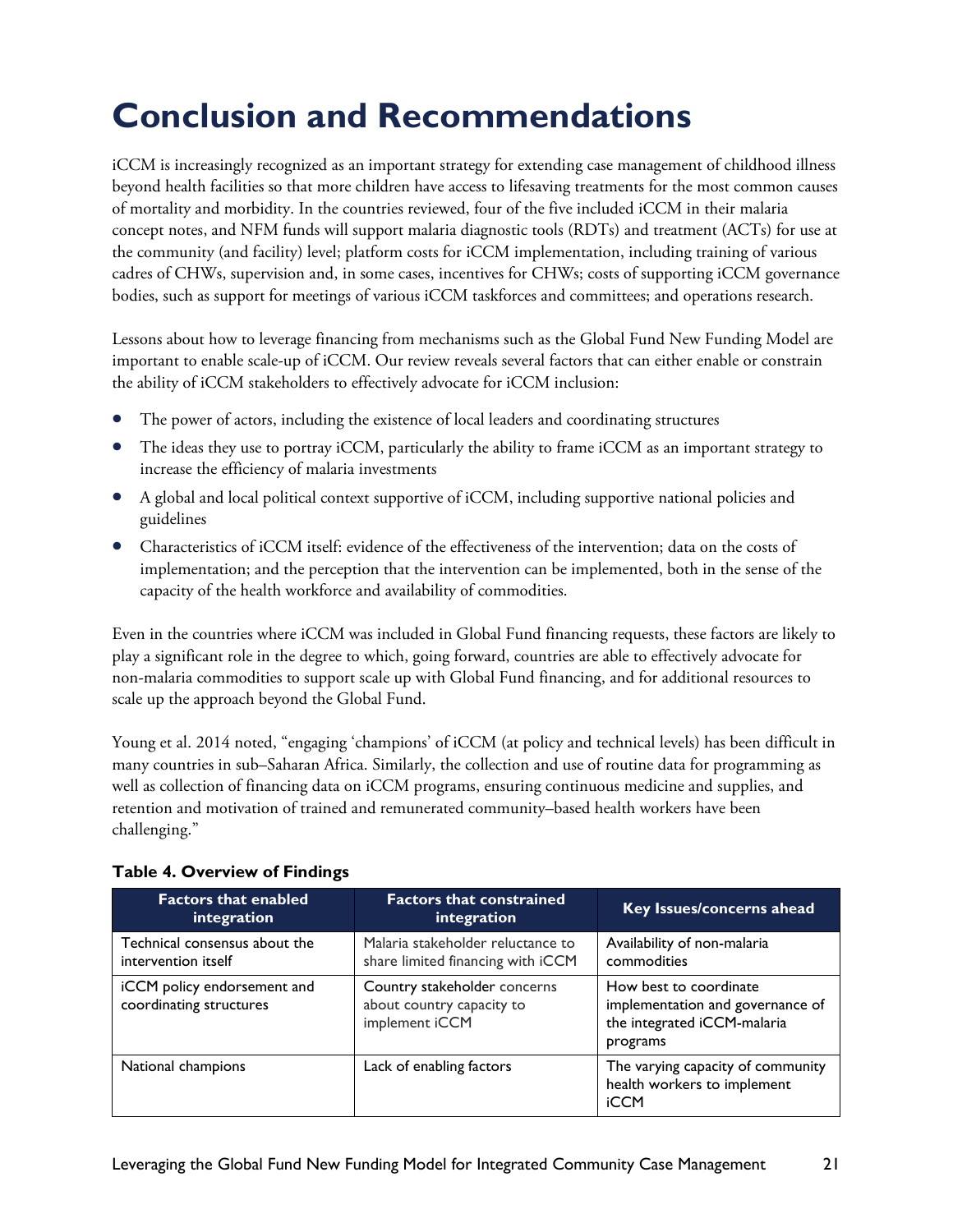| <b>Factors that enabled</b><br>integration                               | <b>Factors that constrained</b><br>integration | Key Issues/concerns ahead           |
|--------------------------------------------------------------------------|------------------------------------------------|-------------------------------------|
| Local evidence                                                           |                                                | Importance of investing in research |
| Effectively framing the intervention<br>as a good investment for malaria |                                                |                                     |

These points are certainly echoed in our findings. Global partners perceived that the "promise of money" through this process would speed up the policy process around iCCM in countries where it was perceived to be lagging, but in Kenya, for example, it clearly did not. The outcome may have been different if the money promised had been additional and did not require changing how malaria and child health programs engage with one another.

Bennett et al. in a six-country review of iCCM policy development, echoed this point, "iCCM policy change has been promoted by international agencies, but national governments have struggled to align iCCM with country health systems. Greater investment is needed in tailoring global policy initiatives to match country needs. High-level, political ownership of iCCM policies could facilitate policy change, as could clearer strategies for ensuring the long-term sustainability of such policies…By and large iCCM has been disseminated internationally as a standardized package of services, and little systematic thought has been given to how to accommodate differences across countries in existing institutional and system structures. This lack of consideration for local institutional features and the fit of new programs have previously been noted as a barrier to scaling up."

Fundamentally, given that major funding of national health programs comes from donors, integration must begin at the global financing level. If global funders are in favor of integration, they need to reduce the number of programs they fund vertically and begin to finance integrated interventions (i.e., not with money dedicated to a single disease that is required to "share" with other interventions, but with money dedicated to the integrated approached in the first place). The global community should also learn lessons from previous efforts to integrate services for children, for example, under the health reforms and the integration of immunization and the IMCI strategy. Available evidence suggests that the main driver of successful program integration is a strong health system.<sup>[22](#page-27-0),[23](#page-27-1)</sup> Additionally, implementing integrated services, while leveraging resources from vertical initiatives, requires strong management to yield results, which is difficult in countries that are chronically understaffed and under the competing demands of dozens—if not hundreds—of funding streams and donor requirements.

Overall, the Global Fund NFM and the resulting support to eligible countries, especially the five countries included in this analysis, was successful in getting Global Fund support for iCCM programs approved in concept notes. The efforts by both global and local stakeholders, including ministries of health, should be lauded in mobilizing these unprecedented resources for iCCM scale-up. For the countries whose concept notes have been approved, work has just begun. Moving forward, support should focus on implementation to ensure that countries deliver on an integrated package of lifesaving services, but also because good results will be the strongest advocate for integration.

<span id="page-27-0"></span> $\overline{a}$ <sup>22</sup> Integration of health care delivery. Report of a WHO Study Group. WHO Technical Report Series 861. World Health Organization, Geneva, http://www.who.int/bookorders/anglais/detart1.jsp?sesslan=1codlan=1codcol=10codcch=861; 1996 [viewed 12 December 2007].

<span id="page-27-1"></span><sup>&</sup>lt;sup>23</sup> Bossert, Thomas, et al, December 2000. Decentralization of the Health System in Zambia. Major Applied Research 6,Technical Paper No. 2. Bethesda, MD: Partnerships for Health Reform Project, Abt Associates Inc.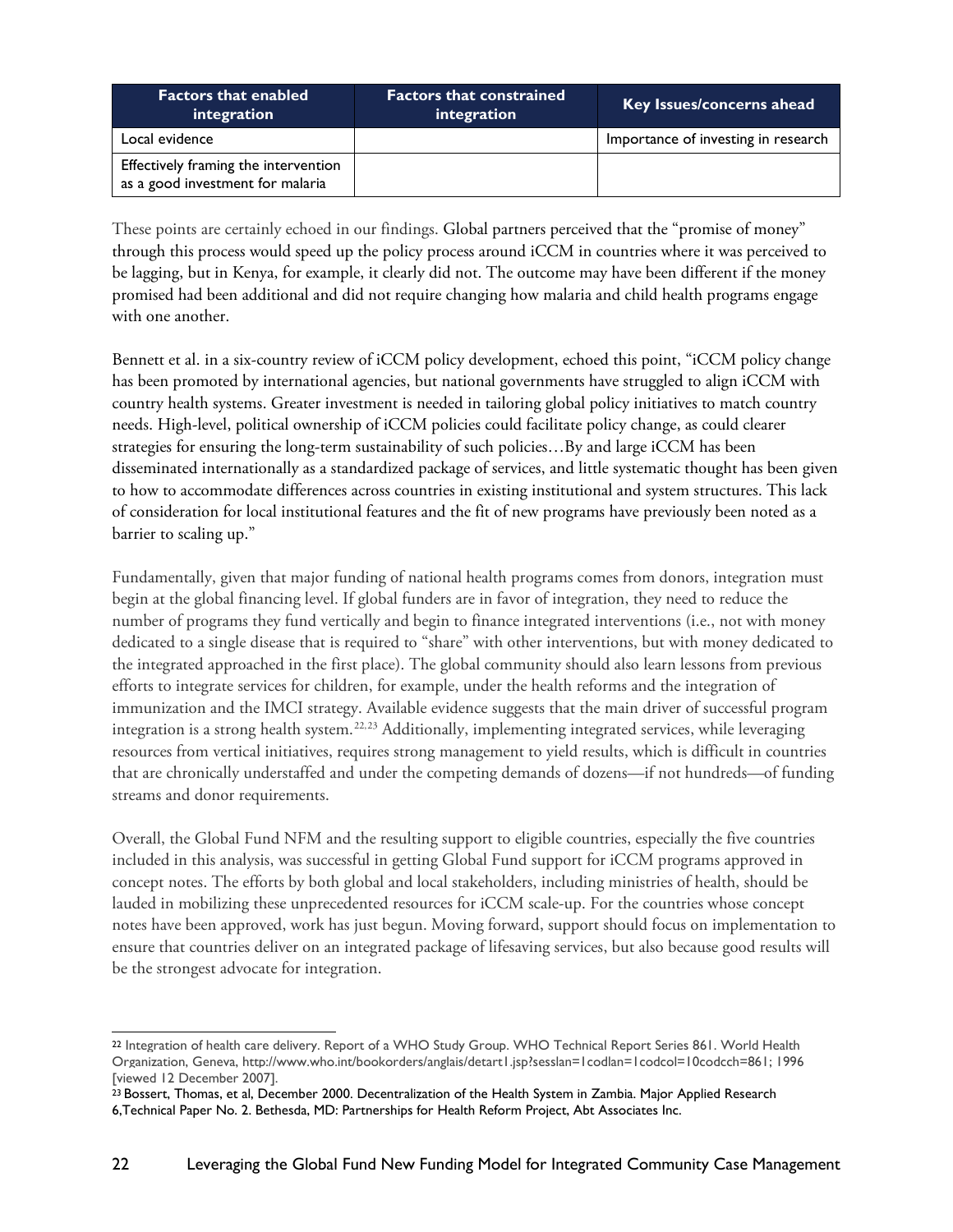This study should be taken as an initial exploration of the complex question of what factors mattered most/least for integration and more importantly, what is needed to maximize the benefits for underserved children who are victims of preventable deaths. More research, and systematic program monitoring, will be necessary to establish which factors are critical to successful integration and to document and learn from how different countries address the challenges identified through this review.

### <span id="page-28-0"></span>**Recommendations**

#### **For donors interested in supporting integrated funding opportunities:**

- Provide countries with enough time to put together proposals in a participatory way that represent a wide group of stakeholders. Countries are not one cohesive body, and in most cases, dozens of divisions and units should be involved. When deadlines are so tight that countries need to respond quickly, it becomes more difficult, even with good intentions, to include all necessary parties.
- Make integrated funding available to support the structural costs of integration, for example, invest in capacity building for more staff to do coordination between programs and stakeholders.
- If external consultants are necessary, it is essential to choose individuals already familiar with the country context and technical content area, ideally from the country with pre-existing relationships with relevant stakeholders. Consultancies should be as long term as possible.

#### **For donors and country stakeholders:**

- Support development of iCCM policies, guidelines and governance structures to implement iCCM.
	- Strengthen collaboration between Child Health and Malaria Units through joint participation in Global Fund-organized malaria review meetings and vice versa.
	- Invest in capacity development of child health/iCCM program managers in order to support coordinated implementation and build trust among the iCCM program stakeholders--PRs, SRs, district health management teams and development partners.
	- Create a community of practice for countries supported by the Global Fund to continuously share lessons, celebrate successes and to do joint problem-solving.
	- The Global Fund malaria M&E framework should include iCCM indicators and make it a requirement for PRs to report on these indicators so that investments in iCCM are adequately monitored.
- Support effective implementation by:
	- Funding proposals for iCCM should include signed Memoranda of Understanding between MOH and donors to assure availability of non-malaria commodities. Sources of funding can include domestic resources, integrated commodity procurement in vertical programs, etc.
	- Developing iCCM scale up-plans that are costed to inform both domestic and international resource mobilization efforts.
	- Sharing the iCCM gap analyses more widely with stakeholders so that they can understand the full costs of implementing the program.
	- Building the capacity of and sustaining community health workers and supervisors
- Invest in research.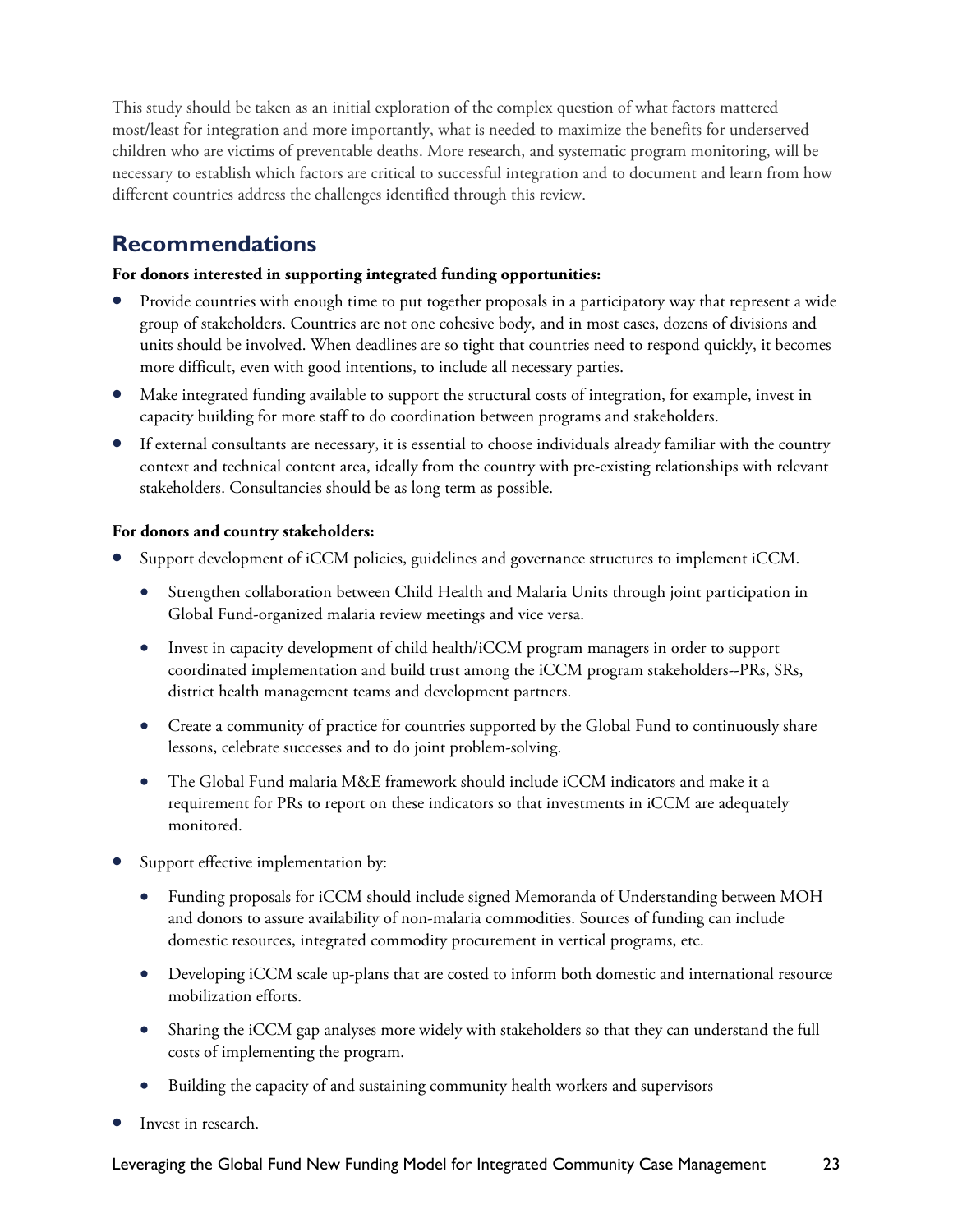- Support research to demonstrate the effectiveness of CHW treatment of pneumonia with antibiotics along with diarrhea and malaria.
- Produce authoritative brief synthesizing evidence on iCCM, targeted to country audiences, including details of delivery and implementation strategies, and sustainability issues.

Track implementation and outcomes in these successful countries to demonstrate the efficiencies created with integration, including improved care-seeking overall and potential savings on reduced use of ACTs.